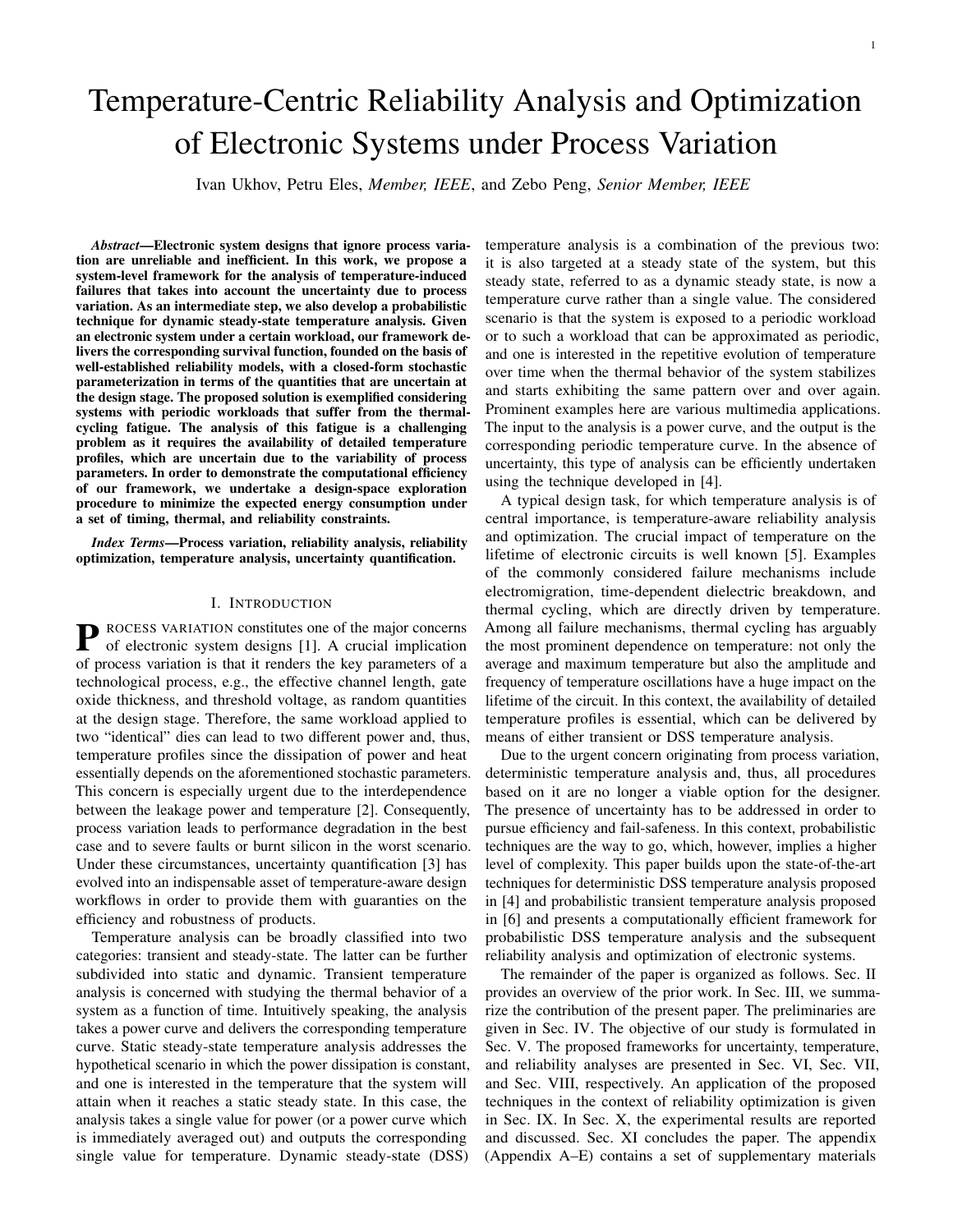with discussions on certain aspects of our solutions.

## II. PRIOR WORK

In this section, an overview of the literature related to our work is given. First, we discuss those studies that focus on probabilistic temperature analysis, and then we turn to those that focus on temperature-aware reliability analysis.

The most straightforward approach to analyze a stochastic system is Monte Carlo (MC) sampling [3]. The technique is general and has had a tremendous impact since the middle of the twentieth century when it was introduced. The success of MC sampling is due to the ease of implementation, independence of the stochastic dimensionality, and asymptotic behavior of the quantities estimated using this approach. The crucial problem with MC sampling, however, is the low rate of convergence: in order to obtain an additional decimal point of accuracy, one has to draw usually hundred times more samples. Each sample implies a complete realization of the whole system, which renders MC-based methods slow and often infeasible as the needed number of simulations can be extremely large [7].

In order to overcome the limitations of deterministic temperature analysis and, at the same time, to completely eliminate or, at least, to mitigate the costs associated with MC sampling, a number of alternative probabilistic techniques have been introduced. The overwhelming majority of the literature concerned with temperature relies on static steadystate temperature analysis. Examples include the work in [8], which employs stochastic collocation [3] as a means of uncertainty quantification, and the work in [9], which makes use of the linearity property of Gaussian distributions and timeinvariant systems. The omnipresent assumption about static temperatures, however, can rarely be justified since power profiles are not invariant in reality. Nevertheless, the other two types of temperature analysis, i.e., transient and DSS, are deprived of attention. Only recently a probabilistic framework for the characterization of transient temperature profiles was introduced in [6]; the framework is based on polynomial chaos expansions [3]. Regarding the DSS case, to the best of our knowledge, it has not been studied yet in the literature from the stochastic perspective. However, as mentioned earlier, the knowledge of DSS variations is of practical importance when designing systems whose workloads tend to be periodic. In particular, the DSS analysis allows the designer to address the thermal-cycling fatigue, which we illustrate in this paper.

Let us now discuss temperature-aware reliability-driven studies. Reliability analysis is probabilistic by nature. Certain components of a reliability model, however, can be treated as either stochastic or deterministic, depending on the phenomena that the model is designed to account for. Temperature is an example of such a component: it can be considered as deterministic if the effect of process variation on temperature is neglected and as stochastic otherwise. The former scenario is the one that is typically addressed in the literature related to reliability. For instance, the reliability modeling framework proposed in [10] has a treatment of process variation, but temperature is included in the model as a deterministic quantity. Likewise, the aging-minimization procedure in [4] assumes temperature to be unaffected by process variation. In [11], a design methodology minimizing the energy consumption and

temperature-related wear-outs of multiprocessor systems is introduced; yet neither energy nor temperature is aware of the uncertainty due to process variation. A similar observation can be made with respect to the work in [12] wherein a reinforcement learning algorithm is used to improve the lifetime of multiprocessor systems. An extensive and up-to-date survey on reliability-aware system-level design techniques given in [13] confirms the trend outlined above: the widespread devicelevel models of failure mechanisms generally ignore the impact of process variation on temperature. However, as motivated in the introduction, deterministic temperature is a strong assumption that can lead to substantial yield losses.

An example of a different kind is the work in [8]: it provides a statistical simulator for reliability analysis under process variations and does consider temperature as a stochastic parameter. However, as discussed previously, this study is bound to static steady-state temperatures, and the presented reliability analysis is essentially an analysis of maximal temperatures without any relation to the typical failure mechanisms [5].

To conclude, the designer's toolbox in our field does not yet include a tool for DSS temperature analysis under process variation, which is of high importance for certain classes of applications mentioned previously. Furthermore, the state-ofthe-art reliability models lack a flexible approach for taking the effect of process variation on temperature into consideration. This work eliminates the aforementioned concerns.

# III. OUR CONTRIBUTIONS

Our work brings the following major contributions:

- Contribution 1. Based on the stochastic approach to transient temperature analysis presented in [6], we extend the deterministic DSS temperature analysis presented in [4] to account for the uncertainty due to process variation.
- Contribution 2. We develop a framework for the reliability analysis of electronic systems that enriches the stateof-the-art reliability models by taking into consideration the effect of process variation on temperature.
- Contribution 3. We construct a computationally efficient design-space exploration procedure targeted at the minimization of the energy consumption, which is *a priori* random, under probabilistic constraints on the thermal behavior and lifetime of the system.

## IV. PRELIMINARIES

Let  $(\Omega, \mathcal{F}, \mathbb{P})$  be a complete probability space, where  $\Omega$ is a set of outcomes,  $\mathcal{F} \subseteq 2^{\Omega}$  is a  $\sigma$ -algebra on  $\Omega$ , and  $\mathbb{P}$ :  $\mathcal{F} \rightarrow [0, 1]$  is a probability measure [14]. A random variable on  $(\Omega, \mathcal{F}, \mathbb{P})$  is an F-measurable function  $\zeta : \Omega \to \mathbb{R}$ . A random variable  $\zeta$  is uniquely characterized by its (cumulative) distribution function defined by

$$
F_{\zeta}(x) := \mathbb{P}(\{\omega \in \Omega : \zeta(\omega) \le x\}).
$$

The expectation and variance of  $\zeta$  are given by

$$
\mathbb{E}[\zeta] := \int_{\Omega} \zeta(\omega) \, d\mathbb{P}(\omega) = \int_{\mathbb{R}} x \, dF_{\zeta}(x) \quad \text{and}
$$
  
 
$$
\mathbb{V}\text{ar}[\zeta] := \mathbb{E}\left[ (\zeta - \mathbb{E}[\zeta])^2 \right],
$$

respectively. A random vector  $\boldsymbol{\zeta} = (\zeta_i)$  and matrix  $\mathbf{Z} = (\zeta_{ij})$ are a vector and matrix whose elements are random variables.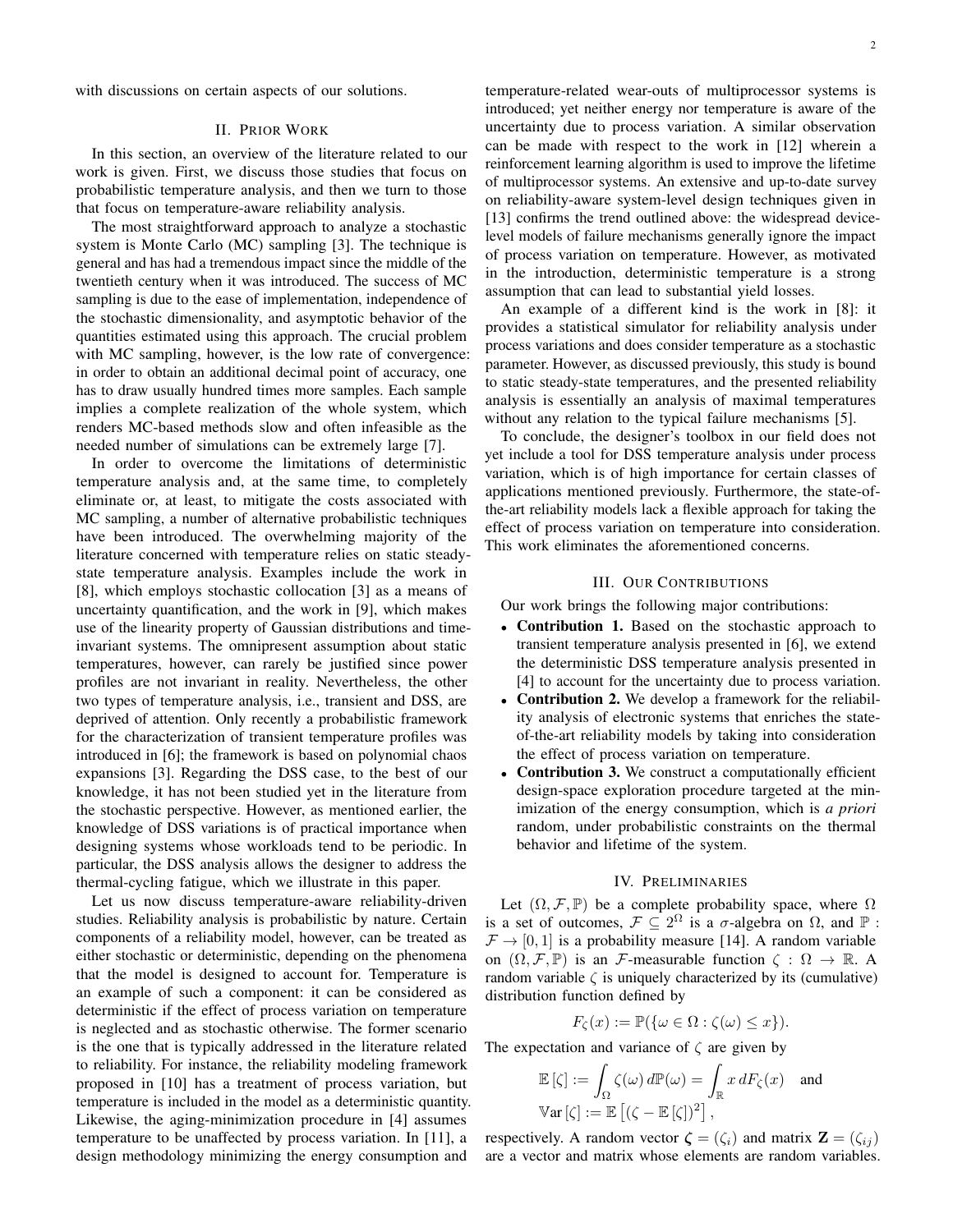Denote by  $L^2(\Omega, \mathcal{F}, \mathbb{P})$  the Hilbert space of square-integrable random variables [15] defined on  $(\Omega, \mathcal{F}, \mathbb{P})$  with the inner product and norm defined, respectively, by

$$
\langle \zeta_1, \zeta_2 \rangle := \mathbb{E} [\zeta_1 \zeta_2]
$$
 and  $\|\zeta\| := \langle \zeta, \zeta \rangle^{1/2}$ .

In what follows, all the random variables will tacitly have  $(\Omega, \mathcal{F}, \mathbb{P})$  as the underlying probability space.

#### V. PROBLEM FORMULATION

Consider a heterogeneous electronic system that consists of  $n_p$  processing elements and is equipped with a thermal package. The processing elements are the active components of the system that are identified at the system level with a desired level of granularity (e.g., SoCs, CPUs, and ALUs); the components can be subdivided whenever a finer level of modeling is required for the problem at hand.

We shall denote by  $S$  an abstract set containing all information about the system that is relevant to our analysis, and we shall refer to it as the system specification. The content of  $S$ is problem specific, and it will be gradually detailed when it is needed. For now,  $S$  is assumed to include: (a) the floorplan of the chip; (b) the geometry of the thermal package; and (c) the thermal parameters of the materials that the chip and package are made of (e.g., silicon thermal conductivity).

A power profile is defined as a matrix  $\mathbf{P} \in \mathbb{R}^{n_p \times n_t}$  containing  $n_t$  samples of the power dissipation of the processing elements. The samples correspond to certain moments of time  $(t_k)_{k=1}^{n_t}$ that partition a time interval  $[0, t_{period}]$  as

$$
0=t_0
$$

Analogously, a temperature profile  $\mathbf{Q} \in \mathbb{R}^{n_p \times n_t}$  is a matrix containing samples of temperature. For clarity, power and temperature profiles are assumed to have a one-to-one correspondence and a constant sampling interval  $\Delta t$ , that is,  $t_k - t_{k-1} = \Delta t$ , for  $k = 1, 2, \ldots, n_t$ . In what follows, a power profile that contains only the dynamic component of the (total) power dissipation will be denoted by  $\mathbf{P}_{\text{dyn}}$ .

The system depends on a set of parameters that are uncertain at the design stage due to process variation. We model such parameters using random variables and denote them by a random vector  $\mathbf{u} = (u_i)_{i=1}^{n_u} : \Omega \to \mathbb{R}^{n_u}$ . In this work, we are only concerned with those parameters that manifest themselves in the deviation of the actual power dissipation from nominal values and, consequently, in the deviation of temperature from the one corresponding to the nominal power consumption.

Given  $S$ , we pursue the following major objectives:

- Objective 1. Extend probabilistic temperature analysis to include the DSS scenario under the uncertainty due to process variation specified by u.
- Objective 2. Taking into consideration the effect of process variation on temperature, find the survival function of the system at hand under an arbitrary workload given as a dynamic power profile  $P_{dyn}$ .
- Objective 3. Develop a computationally tractable designspace exploration scheme exploiting the proposed framework for temperature/reliability analysis.

In order to give a better intuition about our solutions, we shall accompany the development of our framework with the development of a concrete example/application, which will eventually be utilized for the quantitative evaluation of the framework given in Sec. X. To this end, we have decided to focus on two process parameters, which are arguably the most crucial ones, namely, the effective channel length  $u_1$  and the gate-oxide thickness  $u_2$ . In this example,

$$
\mathbf{u} = (u_1, u_2) : \Omega \to \mathbb{R}^2,
$$
 (1)

which is to be discussed in detail shortly. Regarding reliability, we shall address the thermal-cycling fatigue as it is naturally connected with DSS temperature analysis that we develop.

#### VI. UNCERTAINTY ANALYSIS

The key building block of our solutions developed in Sec. VII– IX is the uncertainty quantification technique presented in this section. The main task of this technique is the propagation of uncertainty through the system, that is, from a set of inputs to a set of outputs. Specifically, the inputs are the uncertain parameters u, and the outputs are the quantities that we are interested in studying. The latter can be, for instance, the energy consumption, maximal temperature, or temperature profile of the system over a certain period of time.

Due to the inherent complexity, uncertainty quantification problems are typically viewed as approximation problems: one first constructs a computationally efficient surrogate for the stochastic model under consideration and then studies this computationally efficient representation instead of the original model. In order to construct such an approximation, we appeal to spectral methods [3], [15], [16].

#### *A. Uncertainty Model*

Before we proceed to the construction of light surrogate models, let us first refine our definition of  $\mathbf{u} = (u_i)_{i=1}^{n_u}$ . Each  $u_i$  is a characteristic of a single transistor (consider, e.g., the effective channel length), and, therefore, each device in the electrical circuits at hand can potentially have a different value of this parameter as, in general, the variability due to process variation is not uniform. Consequently, each  $u_i$  can be viewed as a random process  $u_i : \Omega \times D \to \mathbb{R}$  defined on an appropriate spatial domain  $D \subset \mathbb{R}^2$ . Since this work is system-level oriented, we model each processing element with one variable for each such random process. More specifically, we let  $u_{ij} = u_i(\cdot, \mathbf{r}_i)$  be the random variable representing the ith uncertain parameter at the jth processing element where  $r_i$ stands for the spatial location of the center of the processing element. Therefore, we redefine the parameterization u of the problem at hand as

$$
\mathbf{u} = (u_i)_{i=1}^{n_u n_p} \tag{2}
$$

such that there is a one-to-one correspondence between  $u_i$ ,  $i = 1, 2, \dots, n_{\text{u}} n_{\text{p}}$ , and  $u_{ij}, i = 1, 2, \dots, n_{\text{u}}, j = 1, 2, \dots, n_{\text{p}}$ . For instance, in our illustrative application with two process parameters, the total number of stochastic dimensions is  $2n_p$ .

Remark 1. *Some authors prefer to split the variability of a process parameter at a spatial location into several parts such as wafer-to-wafer, die-to-die, and within-die; see, e.g., [9]. However, from the mathematical point of view, it is sufficient to consider just one random variable per location which is adequately correlated with the other locations of interest.*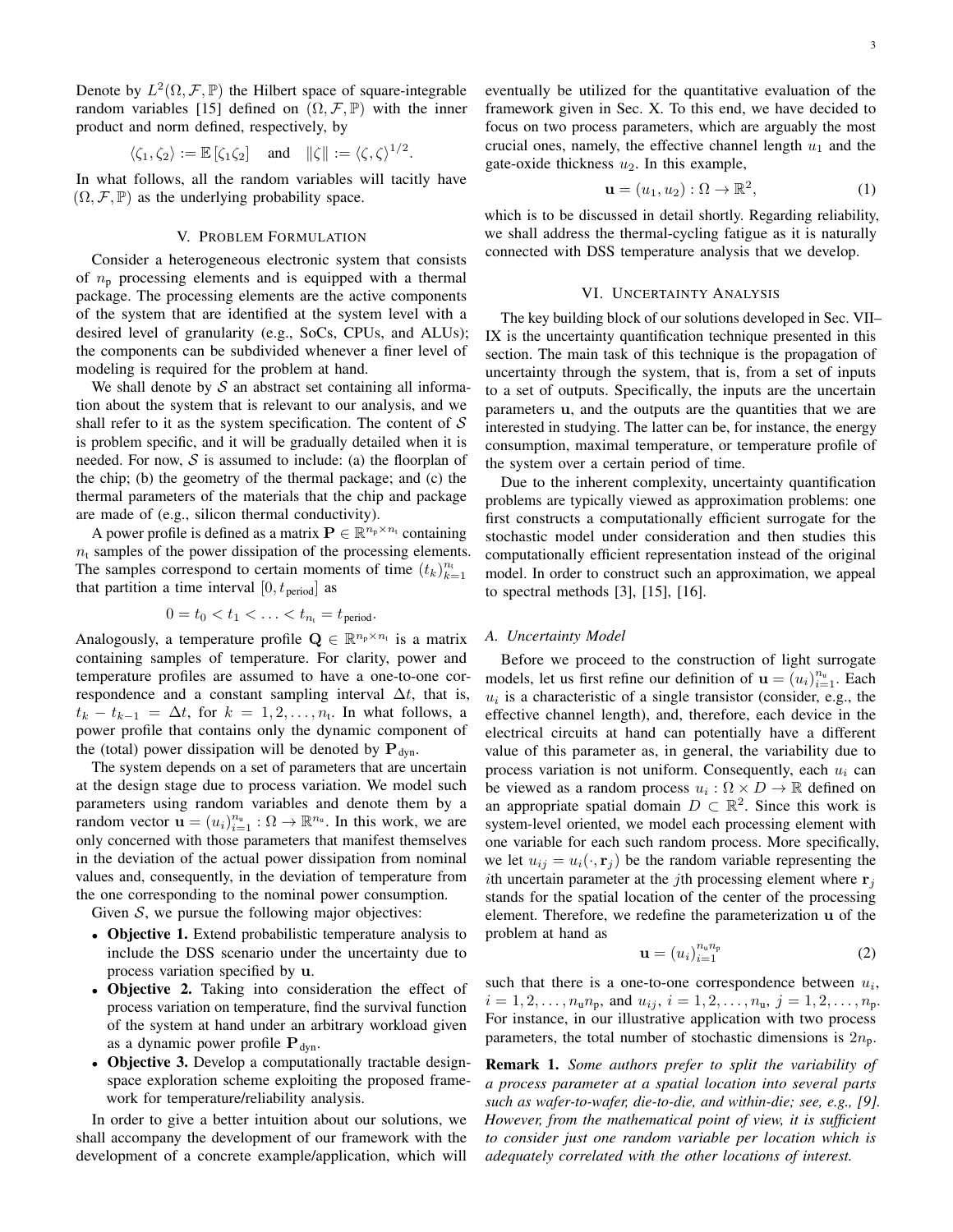A description of u is an input to our analysis given by the user, and we consider it to be a part of the system specification S. A proper (complete, unambiguous) way to describe a set of random variables is to specify their joint probability distribution function. In practice, however, such exhaustive information is often unavailable, in particular, due to the high dimensionality in the presence of prominent dependencies inherent to the considered problem. A more realistic assumption is the knowledge of the marginal distributions and correlation matrix of u. Denote by  $\{F_{u_i}\}_{i=1}^{n_u n_p}$  and  $\mathbf{K}_u \in \mathbb{R}^{n_u n_p \times n_u n_p}$ the marginal distribution functions and correlation matrix of the uncertain parameters u in (2), respectively. Note that the number of distinct marginals is only  $n_{\rm u}$  since  $n_{\rm p}$  components of u correspond to the same uncertain parameter.

## *B. Parameter Preprocessing*

Our foremost task now is to transform u into mutually independent random variables as independence is essential for the forthcoming mathematical treatment and practical computations. To this end, an adequate probability transformation should be undertaken depending on the available information; see [16] for an overview. One transformation for which the assumed knowledge about u is sufficient is the Nataf transformation [17]. Denote this transformation by

$$
\mathbf{u} = \mathbb{T} \left[ \boldsymbol{\xi} \right],\tag{3}
$$

which relates  $n_{\rm u}n_{\rm p}$  dependent random variables, i.e., u, with  $n_{\xi} = n_{\rm u} n_{\rm p}$  independent random variables

$$
\boldsymbol{\xi} = (\xi_i)_{i=1}^{n_{\xi}}.
$$
\n(4)

Regardless of the marginals,  $\xi_i \sim \mathcal{N}(0, 1), i = 1, 2, \ldots, n_{\xi}$ , that is, each  $\xi_i$  has the standard Gaussian distribution. Refer to Appendix B for further details about the Nataf transformation.

As we shall discuss later on, the stochastic dimensionality  $n_{\epsilon}$ has a considerable impact on the computational complexity of our framework. Therefore, an important part of the preprocessing stage is model order reduction. To this end, we preserve only those stochastic dimensions whose contribution to the total variance of u is the most significant, which is identified by the eigenvalues of the correlation matrix  $\mathbf{K}_u$ :

$$
\boldsymbol{\lambda} = (\lambda_i)_{i=1}^{n_u n_p}, \quad \|\boldsymbol{\lambda}\|_1 = 1,\tag{5}
$$

as it is further discussed in Appendix C. Without introducing additional transformations, we let  $T$  in (3) be augmented with such a reduction procedure and redefine  $\xi \in \mathbb{R}^{n_{\xi}}$  as the reduced independent random variables where  $n_{\xi} \leq n_{\mu} n_{\text{p}}$ . We would like to note that this procedure is highly preferable as it helps to keep  $n_{\xi}$  moderate, and it is especially advantages when refining the granularity of the analysis (see Sec. V).

Let us turn to the illustrative application. Recall that we exemplify our framework considering the effective channel length and gate-oxide thickness with the notation given in (1). Both parameters correspond to Euclidean distances; they take values on bounded intervals of the positive part of the real line. With this in mind, we model the two process parameters using the four-parametric family of beta distributions:

$$
u_i \sim F_{u_i} = \text{Beta}(a_i, b_i, c_i, d_i)
$$

where  $i = 1, 2, \ldots, 2n_p$ ,  $a_i$  and  $b_i$  control the shape of the distributions, and  $[c_i, d_i]$  correspond to their supports. Without loss of generality, we let the two considered process parameters be independent of each other, and the correlations among those elements of u that correspond to the same process parameter be given by the following correlation function:

$$
k(\mathbf{r}_i, \mathbf{r}_j) = \varpi \, k_{\text{SE}}(\mathbf{r}_i, \mathbf{r}_j) + (1 - \varpi) k_{\text{OU}}(\mathbf{r}_i, \mathbf{r}_j) \tag{6}
$$

where  $r_i \in \mathbb{R}^2$  is the center of the *i*th processing element relative to the center of the die. The correlation function is a composition of two kernels:

$$
k_{\text{SE}}(\mathbf{r}_i, \mathbf{r}_j) = \exp\left(-\frac{\|\mathbf{r}_i - \mathbf{r}_j\|^2}{\ell_{\text{SE}}^2}\right) \text{ and}
$$

$$
k_{\text{OU}}(\mathbf{r}_i, \mathbf{r}_j) = \exp\left(-\frac{|\|\mathbf{r}_i\| - \|\mathbf{r}_j\||}{\ell_{\text{OU}}}\right),
$$

which are known as the squared-exponential and Ornstein– Uhlenbeck kernels, respectively. In the above formulae,  $\varpi \in$  $[0, 1]$  is a weight coefficient balancing the kernels;  $\ell_{\text{SE}}$  and  $\ell_{\text{OU}} > 0$  are so-called length-scale parameters; and  $\|\cdot\|$  stands for the Euclidean norm in  $\mathbb{R}^2$ . The choice of these two kernels is guided by the observations of the correlation patterns induced by the fabrication process:  $k_{SE}$  imposes similarities between those spatial locations that are close to each other, and  $k_{\text{OU}}$ imposes similarities between those locations that are at the same distance from the center of the die; see, e.g., [18] for additional details. The length-scale parameters  $\ell_{\text{SE}}$  and  $\ell_{\text{OU}}$ control the extend of these similarities, i.e., the range wherein the influence of one point on another is significant.

# *C. Surrogate Construction*

Let  $\vartheta : \Omega \to \mathbb{R}$  be a quantity of interest dependent on **u**. For convenience,  $\vartheta$  is assumed to be one-dimensional, which will be generalized later on. In order to give a computationally efficient probabilistic characterization of  $\vartheta$ , we utilize nonintrusive spectral decompositions based on orthogonal polynomials. The corresponding mathematical foundation is outlined in Appendix D and Appendix E, and here we go directly to the main results obtained in those sections.

*1)* Classical Decomposition: Assume  $\vartheta \in L^2(\Omega, \mathcal{F}, \mathbb{P})$  (see Sec. IV). Then  $\vartheta$  can be expanded into the following series:

$$
\vartheta \approx \mathcal{C}_{l_c}^{n_{\xi}} [\vartheta] := \sum_{\alpha \in \mathcal{A}(l_c)} \hat{\vartheta}_{\alpha} \psi_{\alpha}(\xi) \tag{7}
$$

where  $l_{\mathcal{C}}$  is the expansion level;  $\boldsymbol{\alpha} = (\alpha_i) \in \mathbb{N}_0^{n_{\xi}}$  is a multiindex; A (l<sub>C</sub>) is an index set to be discussed shortly; and  $\psi_{\alpha}(\xi)$ is an  $n_{\xi}$ -variate Hermite polynomial constructed as a product of normalized one-dimensional Hermite polynomials of orders specified by the corresponding elements of  $\alpha$ .

As discussed in Appendix D, each coefficient  $\vartheta_{\alpha}$  in (7) is an  $n_{\xi}$ -dimensional integral of the product of  $\vartheta$  with  $\psi_{\alpha}$ , and this integral should be computed numerically. To this end, we construct a quadrature rule and calculate  $\vartheta_{\alpha}$  as

$$
\hat{\vartheta}_{\alpha} \approx \mathcal{Q}_{l_{\mathcal{Q}}}^{n_{\xi}} [\vartheta \psi_{\alpha}] := \sum_{i=1}^{n_{\mathcal{Q}}} \vartheta (\mathbb{T}[\mathbf{x}_{i}]) \psi_{\alpha}(\mathbf{x}_{i}) w_{i} \qquad (8)
$$

where  $l_{\mathcal{Q}}$  is the quadrature level, and  $\{(\mathbf{x}_i \in \mathbb{R}^{n_{\xi}}, w_i \in \mathbb{R})\}_{i=1}^{n_{\mathcal{Q}}}$ are the points and weights of the quadrature. The multivariate quadrature operator  $\mathcal{Q}_{l}^{n_{\xi}}$  $\frac{n_{\xi}}{l_{Q}}$  is based on a set of univariate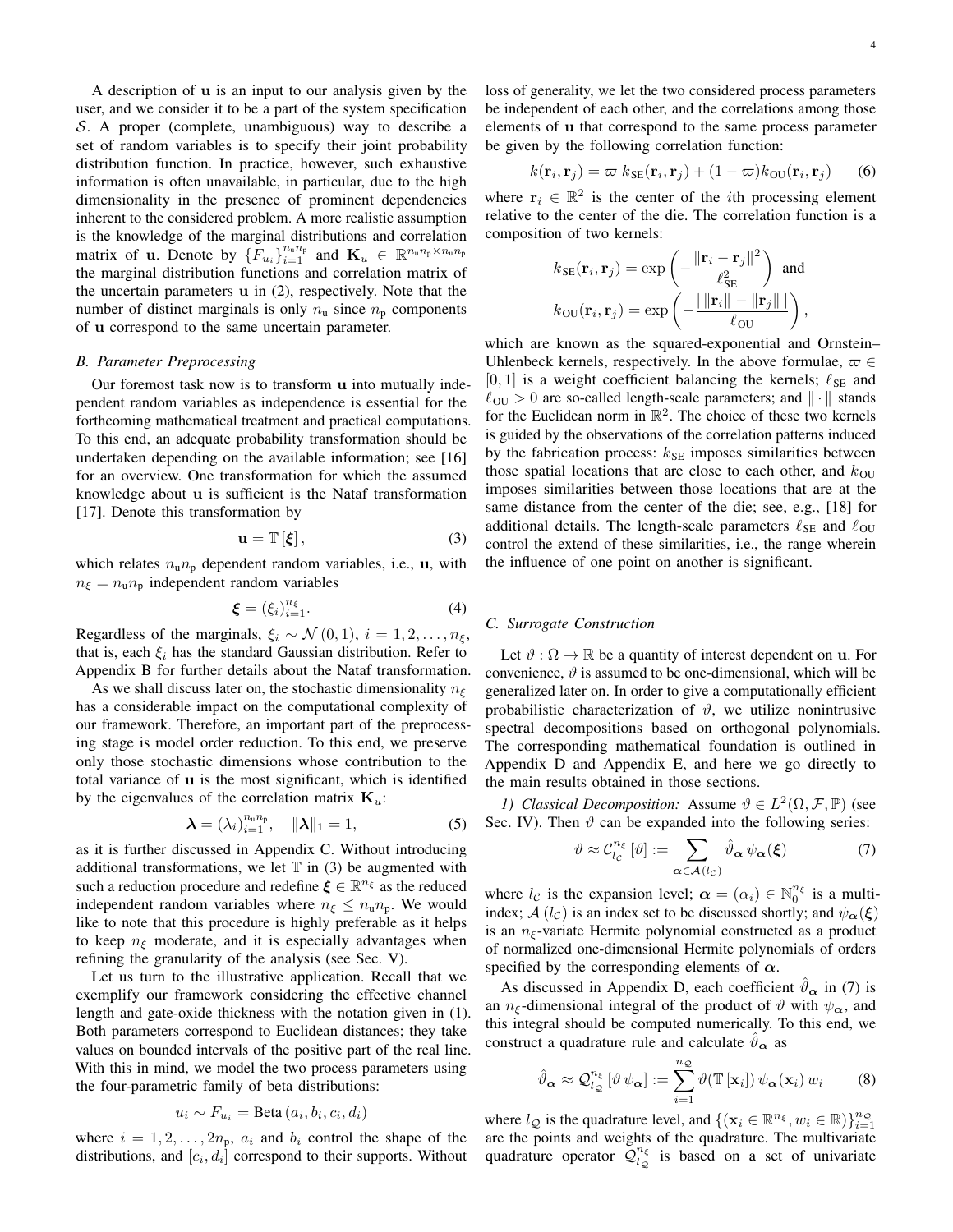operators and is constructed as follows:

$$
\mathcal{Q}_{l_{\mathcal{Q}}}^{n_{\xi}} = \bigoplus_{\alpha \in \mathcal{A}(l_{\mathcal{Q}})} \Delta_{\alpha_1} \otimes \cdots \otimes \Delta_{\alpha_{n_{\xi}}}.
$$
 (9)

The notation used in the above equation is not essential for the present discussion and is explained in Appendix E. The important aspect to note is the structure of this operator, namely, the index set  $A(l_{\mathcal{Q}})$ , which we shall come back to shortly.

The standard choice of  $\mathcal{A}(l_{\mathcal{C}})$  in (7) is  $\{\boldsymbol{\alpha} : ||\boldsymbol{\alpha}||_1 \leq l_{\mathcal{C}}\},\$ which is called an isotropic total-order index set. *Isotropic* refers to the fact that all dimensions are trimmed identically, and *totalorder* refers to the structure of the corresponding polynomial space. In (8),  $\psi_{\alpha}$  is a polynomial of total order at most  $l_{\mathcal{C}}$ , and  $\vartheta$  is modeled as such a polynomial. Hence, the integrand in (8) is a polynomial of total order at most  $2l_{\mathcal{C}}$ . Having this aspect in mind, one usually constructs a quadrature rule such that it is exact for polynomials of total order  $2l_c$  [16]. In this work, we employ Gaussian quadratures for integration, in which case a quadrature of level  $l_{\mathcal{Q}}$  is exact for integrating polynomials of total order  $2l_{\mathcal{Q}} + 1$  [19] (see also Appendix E). Therefore, it is sufficient to keep  $l_c$  and  $l_c$  equal. More generally, the index sets  $A(l<sub>C</sub>)$  and  $A(l<sub>Q</sub>)$  should be synchronized; in what follows, we shall denote both by  $A(l)$ .

*2) Anisotropic Decomposition:* In the context of sparse grids, an important generalization of the construction in (9) is the so-called anisotropic Smolyak algorithm [20]. The main difference between the isotropic and anisotropic versions lies in the constraints imposed on  $\mathcal{A}(l)$ . An anisotropic total-order index set is defined as follows:

$$
\mathcal{A}\left(l\right) = \left\{\boldsymbol{\alpha} : \left\langle \mathbf{c}, \boldsymbol{\alpha} \right\rangle \leq l \min_{i} c_{i} \right\} \tag{10}
$$

where  $\mathbf{c} = (c_i) \in \mathbb{R}^{n_{\xi}}, c_i \geq 0$ , is a vector assigning importance coefficients to each dimension, and  $\langle \cdot, \cdot \rangle$  is the standard inner product on  $\mathbb{R}^{n_{\xi}}$ . Equation (10) plugged into (9) results in a sparse grid which is exact for the polynomial space that is tailored using the same index set.

The above approach allows one to leverage the highly anisotropic behaviors inherent for many practical problems [20]. It provides a great control over the computational time associated with the construction of spectral decompositions: a carefully chosen importance vector  $\bf{c}$  in (10) can significantly reduce the number of polynomial terms in (7) and the number of quadrature points needed in (8) to compute the coefficients of those terms. The question to discuss now is the choice of c. In this regard, we rely on the variance contributions of the dimensions given by  $\lambda$  in (5). Specifically, we let

$$
\mathbf{c} = \boldsymbol{\lambda}^{\gamma} := (\lambda_i^{\gamma})_{i=1}^{n_{\xi}}
$$
 (11)

where  $\gamma \in [0, 1]$  is a tuning parameter. The isotropic scenario can be recovered by setting  $\gamma = 0$ ; the other values of  $\gamma$ correspond to various levels of anisotropy with the maximum attained by setting  $\gamma = 1$ .

Let us sum up what we have achieved at this point. In order to give a probabilistic characterization of a quantity of interest, we perform polynomial expansions as shown in (7). The coefficients of such expansions are evaluated by means of Gaussian quadratures as shown in (8). The quadratures are constructed using the Smolyak formula given in (9). The index sets used in both (7) and (9) are the one given in (10) wherein

# Algorithm 1 Surrogate construction

| <b>Input:</b> Algorithm X<br><b>Output:</b> $\hat{\mathbf{v}} \in \mathbb{R}^{n_{\mathcal{C}}}$ | % the subroutine evaluating $\vartheta$<br>% the expansion coefficients |
|-------------------------------------------------------------------------------------------------|-------------------------------------------------------------------------|
| 1: for $i \leftarrow 1$ to $n_Q$ do                                                             | % for each quadrature point $x_i$                                       |
| 2: $\mathbf{u} \leftarrow \mathbb{T}[\mathbf{x}_i]$                                             |                                                                         |
| 3: $\mathbf{v}(i) \leftarrow \text{call Algorithm X for } \mathbf{u}$                           |                                                                         |
| $4:$ end for                                                                                    |                                                                         |
| 5: $\hat{\mathbf{v}} \leftarrow \mathbf{\Pi} \mathbf{v}$                                        |                                                                         |
|                                                                                                 |                                                                         |

the anisotropic weights are set according to (5) and (11).

*3) Efficient Implementation:* The pair of ξ and c uniquely characterizes the uncertainty quantification problem at hand. Once they have been identified, and the desired approximation level  $l = l_c = l_o$  has been specified, the corresponding polynomial basis and quadrature stay the same for all quantities that one might be interested in studying. This observation is of high importance as a lot of preparatory work can and should be done only once and then stored for future uses. In particular, the construction in (7) can be reduced to one matrix multiplication with a precomputed matrix, which we shall demonstrate next.

Let  $n_c = #A (l)$  be the cardinality of  $A (l)$ , which is also the number of polynomial terms and, hence, coefficients in (7). Assume the multi-indices contained in  $A(l)$  are arranged in a vector  $(\alpha_i)_{i=1}^{n_c}$ , which gives a certain ordering. Now, let

$$
\mathbf{\Pi} = \left(\pi_{ij} = \psi_{\alpha_i}(\mathbf{x}_j) w_j\right)_{i=1, j=1}^{i=n_{\mathcal{C}}, j=n_{\mathcal{Q}}},\tag{12}
$$

that is,  $\pi_{ij}$  is the polynomial corresponding to the *i*th multiindex evaluated at the *j*th quadrature point and multiplied by the *j*th quadrature weight. We refer to  $\Pi$  as the projection matrix. The coefficients in (7) can now be computed as

$$
\hat{\mathbf{v}} = \mathbf{\Pi}\,\mathbf{v} \tag{13}
$$

where

$$
\hat{\mathbf{v}} = (\hat{\vartheta}_i)_{i=1}^{n_c} \quad \text{and} \quad \mathbf{v} = (\vartheta(\mathbb{T}[\mathbf{x}_i]))_{i=1}^{n_c}.
$$
 (14)

It can be seen that (13) is a matrix version of (8).  $\Pi$  is the one that should be precomputed. The pseudocode of the procedure is given in Algorithm 1 wherein Algorithm X stands for the routine that calculates  $\vartheta$  for a given u. Needless to say, Algorithm X is problem specific and has a crucial impact on the performance of the whole procedure presented in this section: any modeling errors inherent to this algorithm can propagate to the output of the uncertainty analysis. Algorithm X will be further discussed in Sec. VII–IX.

# *D. Postprocessing*

The function given by (7) is nothing more than a polynomial; hence, it is easy to interpret and easy to evaluate. Consequently, having constructed such an expansion, various statistics about  $\vartheta$  can be estimated with little effort. Moreover, (7) yields analytical formulae for the expected value and variance of  $\vartheta$ solely based on the coefficients of (7):

$$
\mathbb{E}\left[\vartheta\right] = \hat{\vartheta}_{\mathbf{0}} \quad \text{and} \quad \mathbb{V}\text{ar}\left[\vartheta\right] = \sum_{\alpha \in \mathcal{A}(l) \setminus \{\mathbf{0}\}} \hat{\vartheta}_{\alpha}^{2} \tag{15}
$$

where  $\mathbf{0} = (0)$  is a multi-index with all entries equal to zero. Such quantities as the cumulative distribution and probability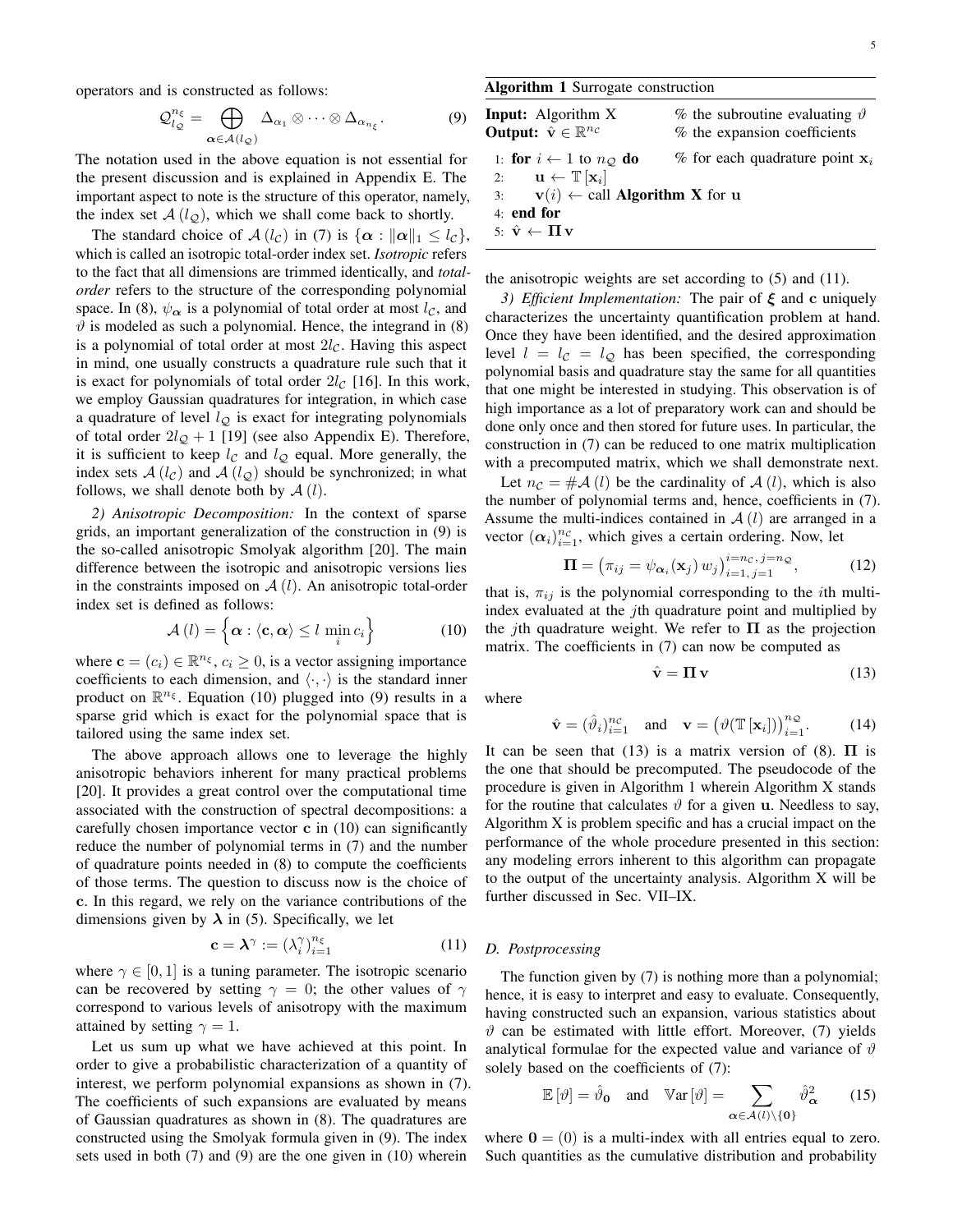density functions can be estimated by sampling (7); each sample is a trivial evaluation of a polynomial.

**Remark 2.** When  $\vartheta$  is multidimensional, we shall consider it *as a row vector with an appropriate number of elements. Then all the operations with respect to*  $\vartheta$ , such as those in (7), (8), *and (15), should be undertaken elementwise. In (13), (14), and Algorithm 1, v and*  $\hat{v}$  *are to be treated as matrices with*  $n_c$ *rows, and*  $\vartheta_i$  *as a row vector. The output of Algorithm X is assumed to be automatically reshaped into a row vector.*

In what follows, we shall apply the probabilistic analysis developed in this section to a number of concrete problems: temperature analysis (Sec. VII), reliability analysis (Sec. VIII), and reliability optimization (Sec. IX).

#### VII. TEMPERATURE ANALYSIS

In this section, we detail our temperature analysis, which is suitable for system-level studies. We shall cover both the transient and dynamic steady-state scenarios as the former is a prerequisite for the latter. Since temperature is a direct consequence of power, we begin with the power model utilized in the proposed framework.

# *A. Power Model*

Recall that the system is composed of  $n_p$  processing elements and depends on the outcome of the probability space  $\omega \in \Omega$  via u. The total dissipation of power is modeled as the following system of  $n_p$  temporal stochastic process:

$$
\mathbf{p}(t, \mathbf{u}, \mathbf{q}(t, \mathbf{u})) = \mathbf{p}_{\text{dyn}}(t) + \mathbf{p}_{\text{stat}}(\mathbf{u}, \mathbf{q}(t, \mathbf{u})) \qquad (16)
$$

where, for time  $t \geq 0$ ,  $\mathbf{p}_{dyn} \in \mathbb{R}^{n_p}$  and  $\mathbf{p}_{stat} \in \mathbb{R}^{n_p}$  are vectors representing the dynamic and static components of the total power, respectively, and  $\mathbf{q} \in \mathbb{R}^{n_p}$  is the corresponding vector of temperature.  $\mathbf{p}_{dyn}$  is deterministic, and the rest are random.

**Remark 3.** *In (16)*,  $p_{dyn}$  *has no dependency on* **u** *as the influence of process variation on the dynamic power is known to be negligibly small [1]. On the other hand, the variability of* pstat *is substantial and is further magnified by the well-known interdependency between leakage and temperature.*

# *B. Thermal Model*

Based on the information gathered in  $S$  (see Sec. V), an equivalent thermal RC circuit of the system is constructed [21]. The circuit comprises  $n_n$  thermal nodes, and its structure depends on the intended level of granularity that impacts the resulting accuracy. For clarity, we assume that each processing element is mapped onto one corresponding node, and the thermal package is represented as a set of additional nodes.

The thermal dynamics of the system are modeled using the following system of differential-algebraic equations [4], [6]:

$$
\begin{cases}\n\frac{d\mathbf{s}(t,\mathbf{u})}{dt} = \mathbf{A}\,\mathbf{s}(t,\mathbf{u}) + \mathbf{B}\,\mathbf{p}(t,\mathbf{u},\mathbf{q}(t,\mathbf{u}))\n\end{cases}
$$
\n(17a)\n  
\n
$$
\mathbf{q}(t,\mathbf{u}) = \mathbf{B}^T\mathbf{s}(t,\mathbf{u}) + \mathbf{q}_{\text{amb}}
$$
\n(17b)

where

$$
A = -C^{-\frac{1}{2}}GC^{-\frac{1}{2}} \text{ and } B = C^{-\frac{1}{2}}M.
$$

For time  $t \geq 0$ ,  $\mathbf{p} \in \mathbb{R}^{n_p}$ ,  $\mathbf{q} \in \mathbb{R}^{n_p}$ , and  $\mathbf{s} \in \mathbb{R}^{n_n}$  are the power, temperature, and state vectors, respectively.  $\mathbf{q}_{\text{amb}} \in \mathbb{R}^{\hat{n}_p}$  is a vector of the ambient temperature.  $\mathbf{M} \in \mathbb{R}^{n_{\text{n}} \times n_{\text{p}}}$  is a matrix that distributes the power dissipation of the processing elements across the thermal nodes; without loss of generality, M is a rectangular diagonal matrix wherein each diagonal element is equal to unity.  $\mathbf{C} \in \mathbb{R}^{n_{\text{n}} \times n_{\text{n}}}$  and  $\mathbf{G} \in \mathbb{R}^{n_{\text{n}} \times n_{\text{n}}}$  are a diagonal matrix of the thermal capacitance and a symmetric, positivedefinite matrix of the thermal conductance, respectively.

# *C. Our Solution*

Let us fix  $\omega \in \Omega$ , meaning that **u** is assumed to be known, and consider the system in (17) as deterministic. In general, (17a) is a system of ordinary differential equations which is nonlinear due to the power term, given in (16) as an arbitrary function. Hence, the system in (17) does not have a general closed-form solution. A robust and computationally efficient solution to (17) for a given u is an essential part of our probabilistic framework. In order to attain such a solution, we utilize a numerical method from the family of exponential integrators [22]. The procedure is described in Appendix A, and here we use the final result.

Recall that we are to analyze a dynamic power profile  $P_{dyn}$ covering a time interval  $[0, t_{period}]$  with  $n_t$  samples that are evenly spaced in time. The transient solution of (17a) is reduced to the following recurrence for  $k = 1, 2, \ldots, n_t$ :

$$
\mathbf{s}_k = \mathbf{E} \, \mathbf{s}_{k-1} + \mathbf{F} \, \mathbf{p}_k \tag{18}
$$

where the subscript k stands for time  $k\Delta t$ ,  $s_0 = 0$ ,

 $\mathbf{E} = e^{\mathbf{A}\Delta t}$ , and  $\mathbf{F} = \mathbf{A}^{-1}(e^{\mathbf{A}\Delta t} - \mathbf{I})\mathbf{B}$ .

For computational efficiency, we perform the eigendecomposition of the state matrix A:

$$
\mathbf{A} = \mathbf{V}\mathbf{\Lambda}\mathbf{V}^T \tag{19}
$$

where **V** and  $\Lambda = \text{diag}(\lambda_i)$  are an orthogonal matrix of the eigenvectors and a diagonal matrix of the eigenvectors of A, respectively. The matrices  $E$  and  $F$  are then

$$
\mathbf{E} = \mathbf{V} \text{ diag} \left( e^{\lambda_i \Delta t} \right) \mathbf{V}^T \text{ and}
$$

$$
\mathbf{F} = \mathbf{V} \text{ diag} \left( \frac{e^{\lambda_i \Delta t} - 1}{\lambda_i} \right) \mathbf{V}^T \mathbf{B}.
$$

To sum up, the derivation up to this point is sufficient for transient temperature analysis via (18) followed by (17b).

Remark 4. *Although the focus of this paper is on temperature, each temperature analysis developed is accompanied by the corresponding power analysis as the two are inseparable due to the leakage-temperature interplay. Consequently, when it is appropriate, one can easily extract only the (temperatureaware) power part of the presented solutions.*

Let us move on to the dynamic steady-state (DSS) case. Assume for now that  $p_{stat}$  in (16) does not depend on q, i.e., no interdependency between leakage and temperature. The DSS boundary condition is  $s_1 = s_{n_t+1}$ . In other words, the system is required to come back to its original state by the end of the analyzed time frame. This constraint and (18) yield a blockcirculant system of  $n_{n}n_{t}$  linear equations with  $n_{n}n_{t}$  unknowns. As describe in detail in [4], the system can be efficiently solved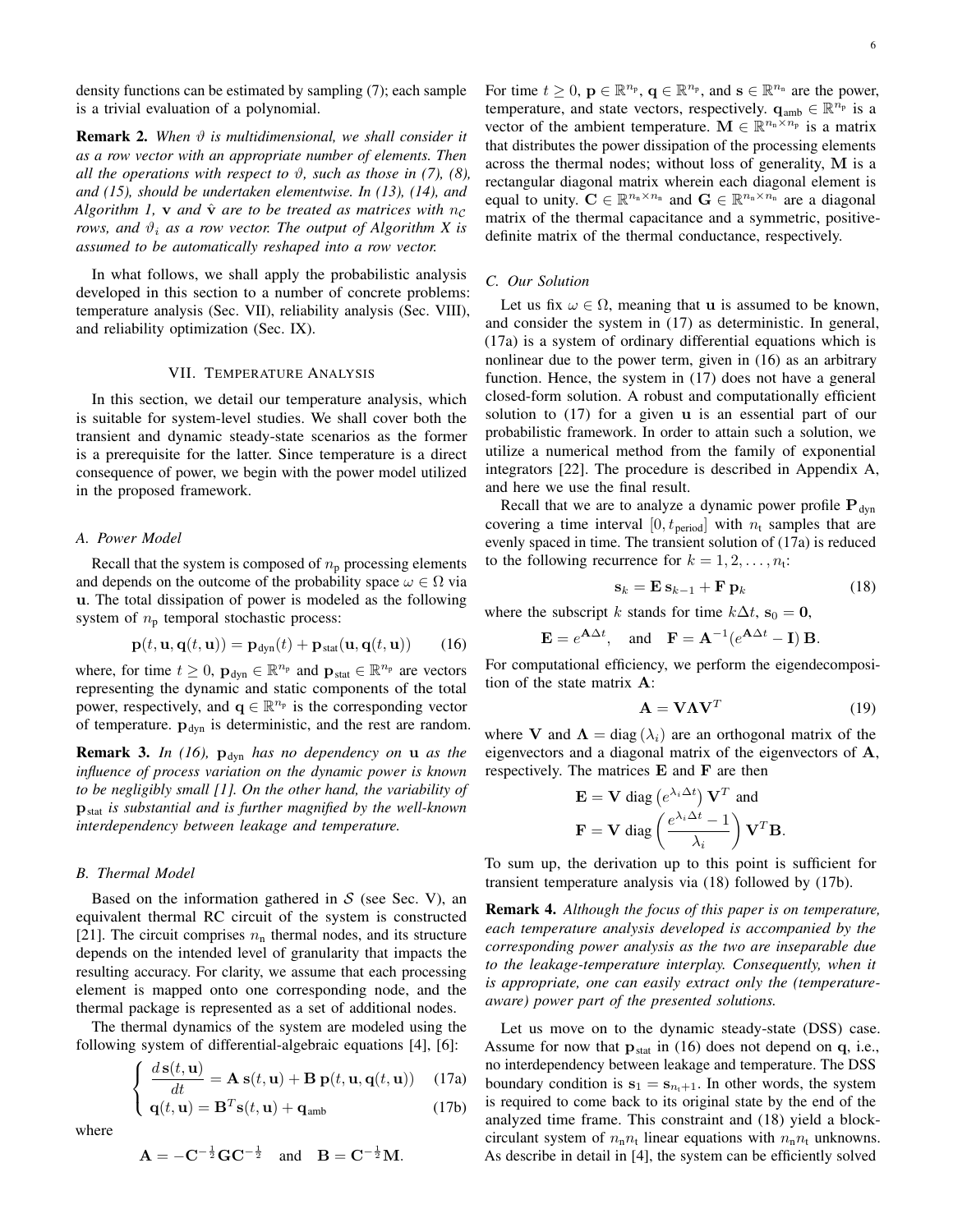Algorithm 2 Deterministic dynamic steady-state temperature analysis with no static dissipation of power

Input:  $\mathbf{P} \in \mathbb{R}^{n_p \times n_t}$ Output:  $\mathbf{Q} \in \mathbb{R}^{n_p \times n_t}$ 1:  $\hat{\mathbf{A}} \leftarrow \mathbf{F} \, \mathbf{P}$ 2:  $\hat{\mathbf{a}} \leftarrow \mathbf{A}(:, 1)$ 3: for  $k \leftarrow 2$  to  $n_t$  do 4:  $\hat{\mathbf{a}} \leftarrow \mathbf{E} \hat{\mathbf{a}} + \mathbf{A}(:, k)$ 5: end for 6:  $\mathbf{S}(:,1) \leftarrow \mathbf{V} \operatorname{diag}\left(\left(1 - e^{n_t \Delta t \lambda_i}\right)^{-1}\right) \mathbf{V}^T \mathbf{\hat{a}}$ 7: for  $k \leftarrow 2$  to  $n_t$  do 8:  $\mathbf{S}(:, k) \leftarrow \widetilde{\mathbf{E}} \widetilde{\mathbf{S}}(:, k-1) + \widehat{\mathbf{A}}(:, k-1)$ 9: end for 10:  $\mathbf{Q} \leftarrow \mathbf{B}^T \mathbf{S} + \mathbf{Q}_{\text{amb}}$ 

Algorithm 3 Deterministic dynamic steady-state temperature analysis considering the static power

**Input:**  $\mathbf{P}_{\text{dyn}} \in \mathbb{R}^{n_{\text{p}} \times n_{\text{t}}}$  and  $\mathbf{u} \in \mathbb{R}^{n_{\text{p}}}$ **Output:**  $\mathbf{Q} \in \mathbb{R}^{n_p \times n_t}$  and  $\mathbf{P} \in \mathbb{R}^{n_p \times n_t}$ 1:  $\mathbf{Q} \leftarrow \mathbf{Q}_{\text{amb}}$ 2: repeat 3:  $\mathbf{P} \leftarrow \mathbf{P}_{dyn} + \mathbf{P}_{stat}(\mathbf{u}, \mathbf{Q})$ 4:  $Q \leftarrow$  call **Algorithm 2** for **P** 5: until a stopping condition is satisfied

by exploiting its particular structure and the decomposition in (19). The pseudocode of this algorithm, which delivers the exact solution under the above assumptions, is given in Algorithm 2. Here we adopt MATLAB's [23] notations  $\mathbf{A}(k,:)$  and  $\mathbf{A}(:,k)$ to refer to the kth row and the kth column of a matrix  $A$ , respectively. In the pseudocode, auxiliary variables are written with hats, and  $\mathbf{Q}_{\text{amb}}$  is a matrix of the ambient temperature.

Remark 5. *The time complexity of direct dense and sparse solvers (e.g., the LU decomposition) of the system of linear equations is*  $\mathcal{O}(n_t^3 n_n^3)$  while the one of Algorithm 2 is only  $\mathcal{O}(n_t n_n^2 + n_n^3)$ , which the algorithm is able to achieve by *exploiting the specific structure of the system; see [4].*

Let us now bring the leakage-temperature interdependence into the picture. To this end, we repeat Algorithm 2 for a sequence of total power profiles  $\{P_k = P_{dyn} + P_{stat,k}\}\$  wherein the static part  $P_{stat,k}$  is being updated using (16) given the temperature profile  $\mathbf{Q}_{k-1}$  computed at the previous iteration starting from the ambient temperature. The procedure stops when the sequence of temperature profiles  $\{Q_k\}$  converges in an appropriate norm, or some other stopping condition is satisfied (e.g., a maximal temperature constraint is violated). This procedure is illustrated in Algorithm 3.

In Algorithm 3,  $\mathbf{P}_{stat}(\mathbf{u}, \mathbf{Q})$  should be understood as a call to a subroutine that returns an  $n_p \times n_t$  matrix wherein the  $(i, k)$ th element is the static component of the power dissipation of the ith processing element at the kth moment of time with respect to **u** and the temperature given by the  $(i, k)$ th entry of **Q**.

Remark 6. *A widespread approach to account for leakage is to linearize it with respect to temperature. As shown in [2],*

*already one linear segment can deliver sufficiently accurate results. One notable feature of such a linearization is that no iterating-until-convergence is needed in this case; see [4]. However, this technique assumes that the only varying parameter of leakage is temperature, and all other parameters have nominal values. In that case, it is relatively easy to decide on a representative temperature range and undertake a onedimensional curve-fitting procedure with respect to it. In our case, the power model has multiple parameters stepping far from their nominal values, which makes it difficult to construct a good linear fit with respect to temperature. Thus, in order to be accurate, we use a nonlinear model of leakage.*

So far in this subsection, u has been assumed to be deterministic. Now we turn to the stochastic scenario and let u be random. Then we apply Algorithm 1 to one particular quantity of interest  $\vartheta$ . Specifically,  $\vartheta$  is now the temperature profile Q corresponding to a given  $P_{dyn}$ . Since Q is an  $n_p \times n_t$ matrix, following Remark 2,  $\vartheta$  is viewed as an  $n_p n_t$ -element row vector, in which case each coefficient  $\vartheta_{\alpha}$  in (7) is also such a vector. The projection in (13) and, consequently, Algorithm 1 should be interpreted as follows: v is an  $n_Q \times n_p n_t$  matrix, and the ith row of this matrix is the temperature profile computed at the ith quadrature point and reshaped into a row vector. Similarly,  $\hat{v}$  is an  $n_c \times n_p n_t$  matrix, and the *i*th row of this matrix is the *i*th coefficient  $\hat{\vartheta}_{\alpha_i}$  of the spectral decomposition in (7) (recall that a fixed ordering is assumed to be imposed on the multi-indices). Keeping the above in mind, a call to Algorithm 1 should be made such that Algorithm X points at an auxiliary routine which receives u, forwards it to Algorithm 3 along with  $P_{dyn}$ , and returns the resulting temperature profile to Algorithm 1. The constructed expansion can now be postprocessed as needed; see Sec. VI-D.

To give a concrete example, for a dual-core system  $(n_p = 2)$ with one independent random variable ( $n_{\xi} = 1$ ), a second-level expansion ( $l_c = 2$ ) of the temperature profile with 100 time steps ( $n_t = 100$ ) can be written as follows (see (7)):

$$
\vartheta \approx \hat{\vartheta}_0 + \hat{\vartheta}_1 \xi + \hat{\vartheta}_2 (\xi^2 - 1),
$$

which is a polynomial in  $\xi$ , and each coefficient is a vector with  $n_p n_t = 200$  elements. Then, for any outcome  $\xi \equiv \xi(\omega)$ , the corresponding temperature profile Q can be evaluated by plugging in  $\xi$  into the above equation and reshaping the result into an  $n_p \times n_t = 2 \times 100$  matrix. In this case, the three rows of  $\hat{\mathbf{v}}$  are  $\hat{\vartheta}_0$ ,  $\hat{\vartheta}_1$ , and  $\hat{\vartheta}_2$ ; the first one is also a flattened version of the expected value of  $Q$  as shown in (15).

## VIII. RELIABILITY ANALYSIS

In this section, our primary objective is to build a flexible and computationally efficient framework for the reliability analysis of electronic systems affected by process variation. Let us begin with a description of a generic reliability model and make several observations with respect to it.

### *A. Reliability Model*

Let  $\tau : \Omega \to \mathbb{R}$  be a random variable representing the lifetime of the considered system. The lifetime is the time span until the system experiences a fault after which the system no longer meets the imposed requirements. Let  $F_{\tau}(\cdot|\theta)$  be the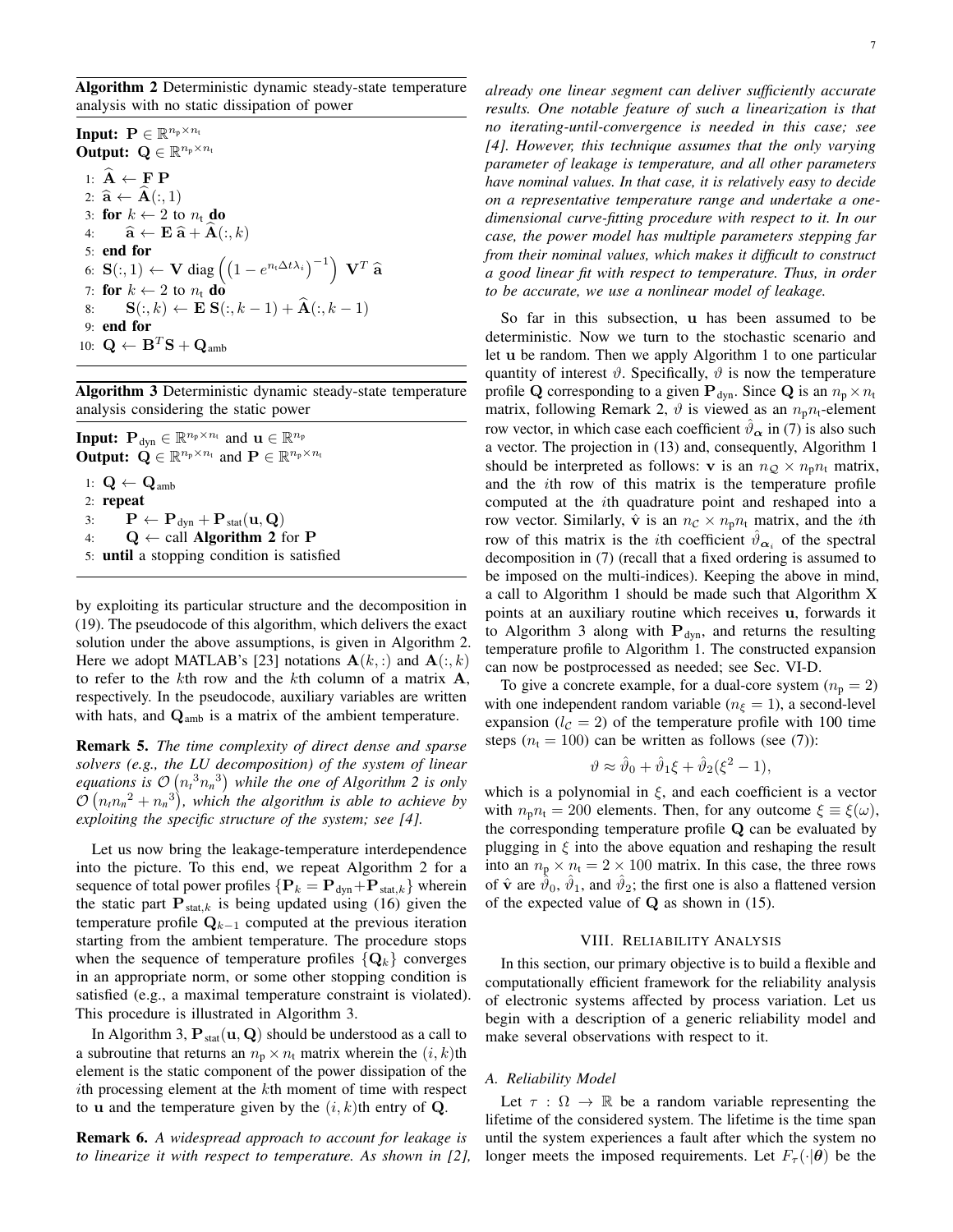distribution of  $\tau$  where  $\theta = (\theta_i)$  is a vector of parameters. The survival function of the system is

$$
R_{\tau}(t|\boldsymbol{\theta})=1-F_{\tau}(t|\boldsymbol{\theta}).
$$

The overall lifetime  $\tau$  is a function of the lifetimes of the processing elements, which are denoted by a set of random variables  $\{\tau_i\}_{i=1}^{n_p}$ . Each  $\tau_i$  is characterized by a physical model of wear [5] describing the fatigues that the corresponding processing element is exposed to. Each  $\tau_i$  is also assigned an individual survival function  $R_{\tau_i}(\cdot | \boldsymbol{\theta})$  describing the failures due to those fatigues. The structure of  $R_{\tau}(\cdot|\theta)$  with respect to  $\{R_{\tau_i}(\cdot | \theta)\}_{i=1}^{n_p}$  is problem specific, and it can be especially diverse in the context of fault-tolerant systems.  $R_{\tau}(\cdot|\boldsymbol{\theta})$  is to be specified by the designer of the system, and it is assumed to be included in the specification  $S$  (see Sec. V). To give an example, suppose the failure of any of the  $n_p$  processing elements makes the system fail, and  $\{\tau_i\}_{i=1}^{\tau_p}$  are conditionally independent given the parameters gathered in  $\theta$ . In this scenario,

$$
\tau = \min_{i=1}^{n_{\text{p}}} \tau_i \quad \text{and} \quad R_{\tau}(t|\boldsymbol{\theta}) = \prod_{i=1}^{n_{\text{p}}} R_{\tau_i}(t|\boldsymbol{\theta}). \tag{20}
$$

Our work in this context is motivated by the following two observations. First, temperature is the driving force of the dominant failure mechanisms. The most prominent examples include electromigration, time-dependent dielectric breakdown, stress migration, and thermal cycling [10]; see [5] for an exhaustive overview. All of the aforementioned mechanisms have strong dependencies on the operating temperature, which is taken into account by considering the parameters in  $\theta$ as adequate functions of temperature. At the same time, temperature is tightly related to process parameters, such as the effective channel length and gate-oxide thickness, and can vary dramatically when those parameters deviate from their nominal values [6], [9]. Meanwhile, the state-of-the-art techniques for reliability analysis of electronic systems lack a systematic treatment of process variation and, in particular, of the effect of process variation on temperature.

Second, having determined a probabilistic model  $R_{\tau}(\cdot|\boldsymbol{\theta})$  of the considered system, the major portion of the associated computational time is ascribed to the evaluation of the parameterization  $\theta$  rather than to the model *per se*, that is, when  $\theta$  is known. For instance,  $\theta$  often contains estimates of the mean time to failure of each processing element given for a range of stress levels. Therefore,  $\theta$  typically involves (computationally intensive) full-system simulations including power analysis paired with temperature analysis [10].

Remark 7. *It is important to realize that there are two levels of probabilistic modeling here. First, the reliability model* per se *is a probabilistic model describing the lifetime of the system. Second, the parameterization* θ *is another probabilistic model characterizing the impact of the uncertainty due to process variation on the reliability model. Consequently, the overall model can be thought of as a probability distribution over probability distributions. Given an outcome of the fabrication process, that is,* θ*, the lifetime remains random.*

#### *B. Our Solution*

Guided by the aforementioned observations, we propose to use the spectral decompositions developed in Sec. VI and Sec. VII in order to construct a light surrogate for  $\theta$ . The proposed technique is founded on the basis of the state-of-theart reliability models by enriching their modeling capabilities with respect to process variation and by speeding up the associated computational process. This approach allows one to seamlessly incorporate into reliability analysis the effect of process variation on process parameters. In particular, the framework allows for a straightforward propagation of the uncertainty from process parameters through power and temperature to the lifetime of the system. In contrast to the straightforward use of Monte Carlo (MC) sampling, the spectral representation that we construct makes the subsequent analysis highly efficient from the computational perspective.

It is worth noting that  $R_{\tau}(\cdot|\boldsymbol{\theta})$  is left intact, meaning that our approach does not impose any restrictions on  $R_{\tau}(\cdot|\boldsymbol{\theta})$ . Thus, the user can take advantage of various reliability models in a straightforward manner. Naturally, this also implies that the modeling errors associated with the chosen  $R_{\tau}(\cdot|\boldsymbol{\theta})$  can affect the quality of the results delivered by our technique. Therefore, choosing an adequate reliability model for the problem at hand is a responsibility of the user.

Let us now apply our general technique to address one of the major concerns of the designer of electronic systems: the thermal-cycling fatigue [5]. This fatigue has a sophisticated dependency on temperature: apart from average/maximal temperatures, the frequencies and amplitudes of temperature fluctuations matter in this case. Suppose that the system at hand is experiencing a periodic workload due to the execution of a periodic or nearly periodic application with period  $t_{\text{period}}$ . The power consumption is changing during the execution of the application, and, thus, the system is inevitably exposed to the damage from thermal oscillations. The corresponding temperature profile Q is then a DSS profile, which, for a given u, can be computed using Algorithm 3.

Assume further that the structure of the reliability model is the one shown in (20). Regarding the individual survival functions, we shall rely on Weibull distributions. In this case,

$$
\ln R_{\tau_i}(t|\boldsymbol{\theta}) = -\left(\frac{t}{\eta_i}\right)^{\beta_i} \tag{21}
$$

and the mean time to failure is

$$
\mu_i = \mathbb{E}\left[\tau_i\right] = \eta_i \,\Gamma\left(1 + \frac{1}{\beta_i}\right) \tag{22}
$$

where  $\eta_i$  and  $\beta_i$  are the scale and shape parameters of the distribution, respectively, and  $\Gamma$  is the gamma function. At this point,  $\boldsymbol{\theta} = (\eta_1, \dots, \eta_{n_p}, \beta_1, \dots, \beta_{n_p}).$ 

During one iteration of the application, the temperature of the *i*th processing element exhibits  $n_{s i}$  cycles. Each cycle generally has different characteristics and, therefore, causes different damage to the system. This aspect is taken into account by adjusting  $\eta_i$  as follows. Let Q be the DSS temperature profile of the system under analysis and denote by  $Q(i, :)$  the ith row of Q, which corresponds to the temperature curve of the *i*th processing element. First,  $Q(i,:)$  is analyzed using a peak-detection procedure in order to extract the extrema of this curve. The found extrema are then fed to the rainflow counting algorithm [10] for an adequate identification of thermal cycles. Denote by  $n_{c i j}$  the expected number of cycles to failure corresponding to the ith processing element and its jth cycle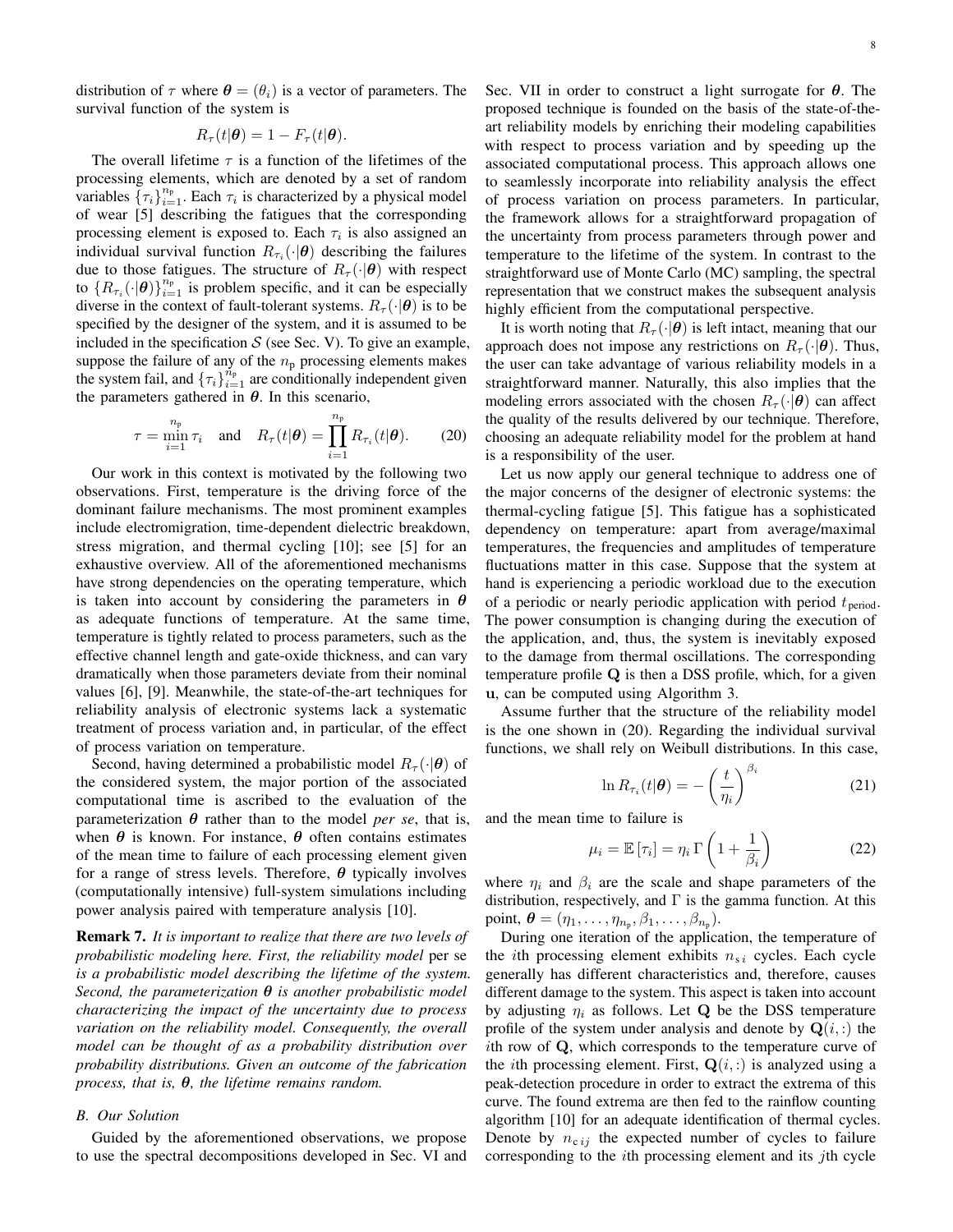(as if it was the only cycle damaging the processing element).  $n_{c ij}$  is computed using the corresponding physical model of wear that can be found in [4], [5], [10]. Let  $\eta_{ij}$  and  $\mu_{ij}$  be the scale parameter and expectation of the lifetime corresponding to the ith processing element under the stress of the jth cycle; the two are related as shown in  $(22)$ . Then [4], [10]

$$
\eta_i = \frac{t_{\text{period}}}{\Gamma\left(1 + \frac{1}{\beta_i}\right)\sum_{j=1}^{n_{si}} \frac{1}{n_{c\,ij}}}.
$$
\n(23)

Note that  $\eta_i$  accounts for process variation via temperature (in the above equation,  $n_{c i j}$  is a function of temperature).

Remark 8. *A cycle need not be formed by adjacent extrema; cycles can overlap. In this regard, the rainflow counting method is known to be the best as it efficiently mitigates overestimation. A cycle can be a half cycle, meaning that only an upward or downward temperature swing is present in the time series, which is assumed to be taken into account in*  $n_{ci}$ .

The shape parameter  $\beta_i$  is known to be indifferent to temperature. For simplicity, we also assume that  $\beta_i$  does not depend on process parameters and  $\beta_i = \beta$  for  $i = 1, 2, \dots, n_p$ . However, we would like to emphasize that these assumptions are not a limitation of the proposed techniques. Then it can be shown that the compositional survival function  $R_{\tau}(\cdot|\boldsymbol{\theta})$ corresponds to a Weibull distribution, and the shape parameter of this distribution is  $\beta$  whereas the scale parameter is given by the following equation:

$$
\eta = \left(\sum \left(\frac{1}{\eta_i}\right)^{\beta}\right)^{-\frac{1}{\beta}}\tag{24}
$$

where  $\eta_i$  is as in (23). Consequently, the parameterization of the reliability model has boiled down to two parameters,  $\eta$  and  $β$ , among which only  $η$  is random.

Now we let the scale parameter  $\eta$  be our quantity of interest  $\vartheta$  and apply the technique in Sec. VI to this quantity. In this case, Algorithm X in Algorithm 1 is an auxiliary function that makes a call to Algorithm 3, processes the resulting temperature profile as it was described earlier in this subsection, and returns  $\eta$  computed according to the formula in (24). Consequently, we obtain a light polynomial surrogate of the parameterization of the reliability model, which can be then studied from various perspectives. The example for a dual-core system given at the end of Sec. VII-C can be considered in this context as well with the only change that the dimensionality of the polynomial coefficients would be two here (since  $\eta \in \mathbb{R}^{n_p}$  and  $n_p = 2$ ).

## IX. RELIABILITY OPTIMIZATION

In this section, the proposed analysis techniques are applied in the context of design-space exploration.

## *A. Problem Formulation*

Consider a periodic application which is composed of a number of tasks and is given as a directed acyclic graph. The graph has  $n<sub>v</sub>$  vertices representing the tasks and a number of edges specifying data dependencies between those tasks. Any processing element can execute any task, and each pair of a processing element and a task is characterized by an execution time and dynamic power. Since the proposed techniques are orientated towards the design stage, static scheduling is considered, which is typically done offline. More specifically, the application is scheduled using a static cyclic scheduler, and schedules are generated using the list scheduling policy [24]. A schedule is defined as a mapping of the tasks onto the processing elements and the corresponding starting times; we shall denote it by S. The goal of our optimization is to find such a schedule S that minimizes the energy consumption while satisfying certain constraints.

Since energy is a function of power, and power depends on a set of uncertain parameters, the energy consumption is a random variable at the design stage, which we denote by  $\mathcal{E}$ . Our objective is to minimize the expected value of  $\mathcal{E}$ :

where

$$
\mathcal{E}(\mathcal{S}) = \Delta t \sum \mathbf{P}(\mathcal{S}),
$$

 $\Delta t$  is the sampling interval of the power profile P, and  $\sum P$ denotes the summation over all elements of P. Hereafter, we also emphasize the dependency on S. Our constraints are (i) time, (ii) temperature, and (iii) reliability as follows. (i) The period of the application is constrained by  $t_{\text{max}}$  (a deadline). (ii) The maximal temperature that the system can tolerate is constrained by  $q_{\text{max}}$ , and  $\rho_{\text{burn}}$  is an acceptable probability of burning the chip. (iii) The minimal time that the system should survive is constrained by  $\tau_{\min}$ , and  $\rho_{\text{year}}$  is an acceptable probability of having a premature fault due to wear. The three constraints are formalized as follows:

$$
t_{\text{period}}(\mathcal{S}) \le t_{\text{max}},\tag{26}
$$

 $\min_{\mathcal{S}} \mathbb{E} [\mathcal{E}(\mathcal{S})]$  (25)

$$
\mathbb{P}\left(\mathcal{Q}(\mathcal{S}) \ge q_{\text{max}}\right) \le \rho_{\text{burn}}, \text{ and } \tag{27}
$$

$$
\mathbb{P}\left(\mathfrak{T}(\mathcal{S}) \le \tau_{\min}\right) \le \rho_{\text{ wear}}.\tag{28}
$$

In (26)–(28),  $t_{\text{period}}$  is the period of the application according to the schedule,

$$
\mathcal{Q}(\mathcal{S}) = \|\mathbf{Q}(\mathcal{S})\|_{\infty},
$$
  

$$
\mathcal{T}(\mathcal{S}) = \mathbb{E}\left[\tau(\mathcal{S}) \mid \eta\right] = \eta(\mathcal{S}) \Gamma\left(1 + \frac{1}{\beta}\right), \text{ and}
$$

 $\|\mathbf{Q}\|_{\infty}$  denotes the extraction of the maximal value from the temperature profile Q. The last two constraints, i.e., (27) and (28), are probabilistic as the quantities under consideration are random. In (28), we set an upper bound on the probability of the expected value of  $\tau$ , and it is important to realize that this expectation is a random variable itself due to the nested structure of the reliability model described in Remark 7.

#### *B. Our Solution*

In order to evaluate  $(25)$ – $(28)$ , we utilize the uncertainty analysis technique presented in Sec. VI. In this case, the quantity of interest is a vector with three elements:

$$
\mathbf{\vartheta} = (\mathcal{E}, \mathcal{Q}, \mathcal{T}).\tag{29}
$$

Although it is not spelled out, each quantity depends on S. The first element corresponds to the energy consumption used in (25), the second element is the maximal temperature used in (27), and the last one is the scale parameter of the reliability model (see Sec. VIII) used in (28). The uncertainty analysis in Sec. VI should be applied as explained in Remark 2. In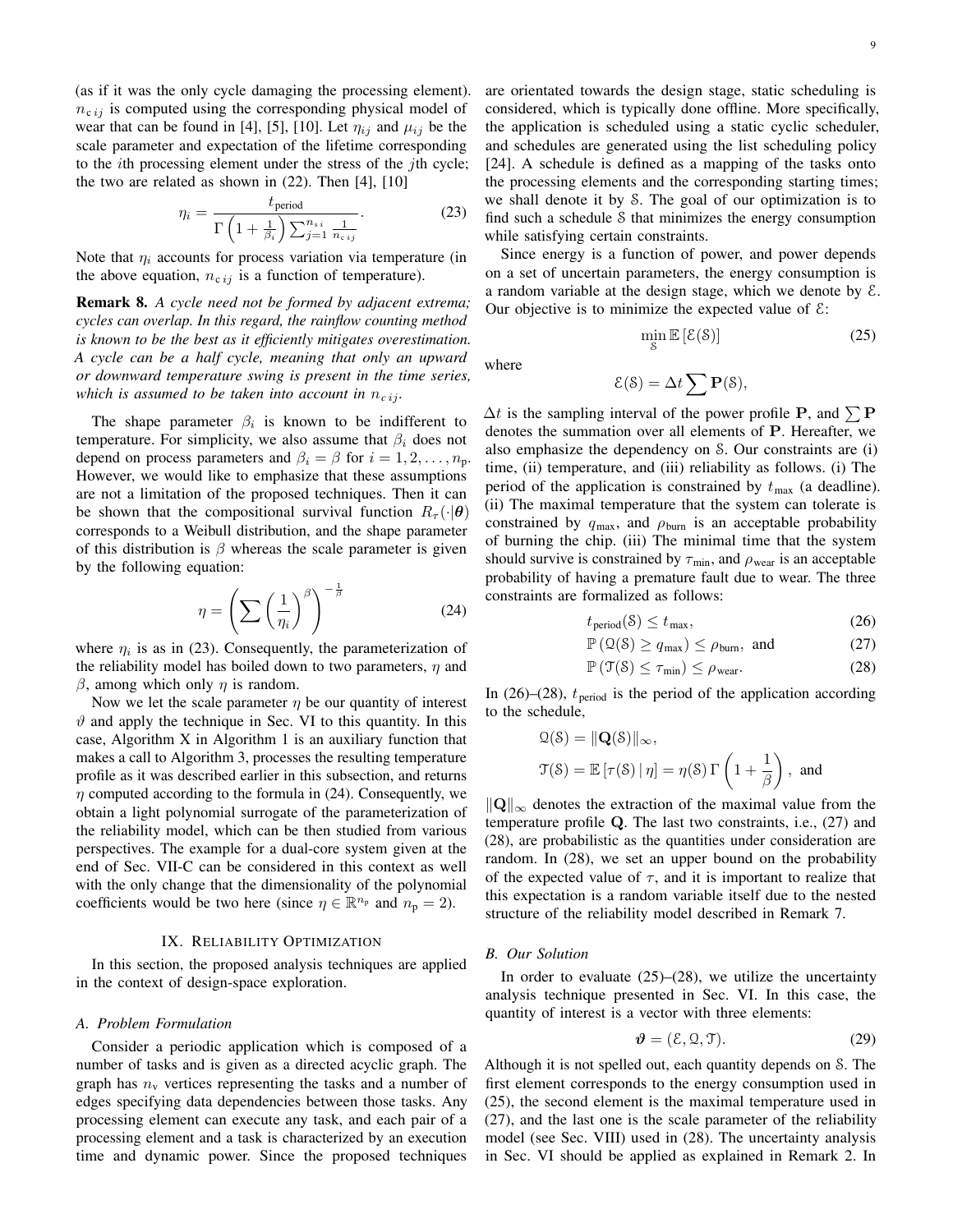Algorithm 1, Algorithm X is an intermediate procedure that makes a call to Algorithm 3 and processes the resulting power and temperature profiles as required by (29).

We use a genetic algorithm for optimization. Each chromosome is a  $2n_v$ -element vector (twice the number of tasks) concatenating a pair of two vectors. The first is a vector in  $\{1, 2, ..., n_p\}^{n_v}$  that maps the tasks onto the processing elements (i.e., a mapping). The second is a vector in  $\{1, 2, \ldots, n_v\}^{n_v}$  that orders the tasks according to their priorities (i.e., a ranking). Since we rely on a static cyclic scheduler and the list scheduling policy [24], such a pair of vectors uniquely encodes a schedule S. The population contains  $4n_v$  individuals which are initialized using uniform distributions. The parents for the next generation are chosen by a tournament selection with the number of competitors equal to 20% of  $n_v$ . A one-point crossover is then applied to 80% of the parents. Each parent undergoes a uniform mutation wherein each gene is altered with probability 0.01. The top fivepercent individuals always survive. The stopping condition is the absence of improvement within 10 successive generations.

Let us turn to the evaluation of a chromosome's fitness. We begin by checking the timing constraint given in (26) as it does not require any probabilistic analysis; the constraint is purely deterministic. If (26) is violated, we set the fitness to the amount of this violation relative to the constraint—that is, to the difference between the actual application period and the deadline  $t_{\text{max}}$  divided by  $t_{\text{max}}$ —and add a large constant, say,  $C$ , on top. If (26) is satisfied, we perform our probabilistic analysis and proceed to checking the constraints in (27) and (28). If any of the two is violated, we set the fitness to the total relative amount of violation plus  $C/2$ . If all the constraints are satisfied, the fitness value of the chromosome is set to the expected consumption of energy, as in shown in (25).

In order to speed up the optimization, we make use of caching and parallel computing. Specifically, the fitness value of each evaluated chromosome is stored in memory and pulled out when a chromosome with the same set of genes is encountered, and unseen (not cached) individuals are assessed in parallel.

## X. EXPERIMENTAL RESULTS

In this section, we evaluate the performance of the proposed techniques. All the experiments are conducted on a GNU/Linux machine equipped with 16 processors Intel Xeon E5520 2.27 GHz and 24 GB of RAM. Parallel computing is utilized only in the experiments reported in Sec. X-C.

## *A. Configuration*

We consider a 45-nm technological process and rely on the 45-nm standard-cell library published and maintained by NanGate [25]. The effective channel length and gate-oxide thickness are assumed to have nominal values equal to 22.5 nm and 1 nm, respectively. Following the information about process variation reported by ITRS [26], we assume that each process parameter can deviate up to 12% of its nominal value, and this percentage is treated as three standard deviations. The corresponding probabilistic model is the one described in Sec. VI-B. Regarding the correlation function in (6), the weight coefficient  $\varpi$  is set to 0.5, and the length-scale parameters

 $\ell_{\text{SE}}$  and  $\ell_{\text{OU}}$  are set to half the size of the die (see the next paragraph). The model order reduction is set to preserve 95% of the variance of the problem (see also Appendix C). The tuning parameter  $\gamma$  in (11) is set to 0.25.

Heterogeneous platforms and periodic applications are generated randomly using TGFF [27] in such a way that the execution time of each task is uniformly distributed between 10 and 30 ms, and its dynamic power between 6 and 20 W. The floorplans of the platforms are regular grids wherein each processing element occupies  $2 \times 2$  mm<sup>2</sup>. Thermal RC circuits which are essentially pairs of a thermal capacitance matrix C and a thermal conductance G matrix needed in the equations given in Sec. VII-B—are constructed using the HotSpot thermal model [21]. The granularity of power and temperature profiles, that is,  $\Delta t$  in Sec. VII-C and Appendix A, is set to 1 ms; in practice,  $\Delta t$  should be set to a value that is reasonable for the problem at hand. The stopping condition in Algorithm 3 is a decrease of the normalized root-mean-square error between two successive temperature profiles smaller than 1%, which typically requires 3–5 iterations.

The leakage model needed for the calculation of  $P_{stat}(u, Q)$ in Algorithm 3 is based on SPICE simulations of a series of CMOS invertors taken from the NanGate cell library and configured according to the high-performance 45-nm PTM [28]. The simulations are performed on a fine-grained and sufficiently broad three-dimensional grid comprising the effective channel length, gate-oxide thickness, and temperature; the results are tabulated. The interpolation facilities of MATLAB [23] are then utilized whenever we need to evaluate the leakage power for a particular point within the range of the grid. The output of the constructed leakage model is scaled up to account for about 40% of the total power dissipation [2].

#### *B. Probabilistic Analysis*

Our objective here is to study the accuracy and speed of the proposed solutions. Since the optimization procedure described in Sec. IX embraces all the techniques developed throughout the paper, we shall perform the assessment directly in the design-space-exploration context. In other words, we do not consider temperature analysis or reliability analysis as a separate uncertainty quantification problem in our experiments and shall focus on the quantity of interest given in (29). This quantity plays the key role as the objective function in (25) and the constraints in (27) and (28) are entirely based on it.

We shall compare our performance with the performance of Monte Carlo (MC) sampling. The operations performed by the MC-based approach for one sample are exactly the same as those performed by our technique for one quadrature point. The only difference is that no reduction of any kind is undertaken prior to MC sampling. In other words, the MC-based approach samples the *original* model and, hence, does not compromise any resulting accuracy. The number of MC samples is set to  $10<sup>4</sup>$ , which is a practical assumption that conforms to the experience from the literature [6], [8], [9], [10] and to the theoretical estimates given in [7]. Hence, we consider this setup of MC sampling to be a paragon of accuracy.

The results concerning accuracy are displayed in Table I where we consider a quad-core platform, i.e.,  $n_p = 4$ , with ten randomly generated applications and vary the level of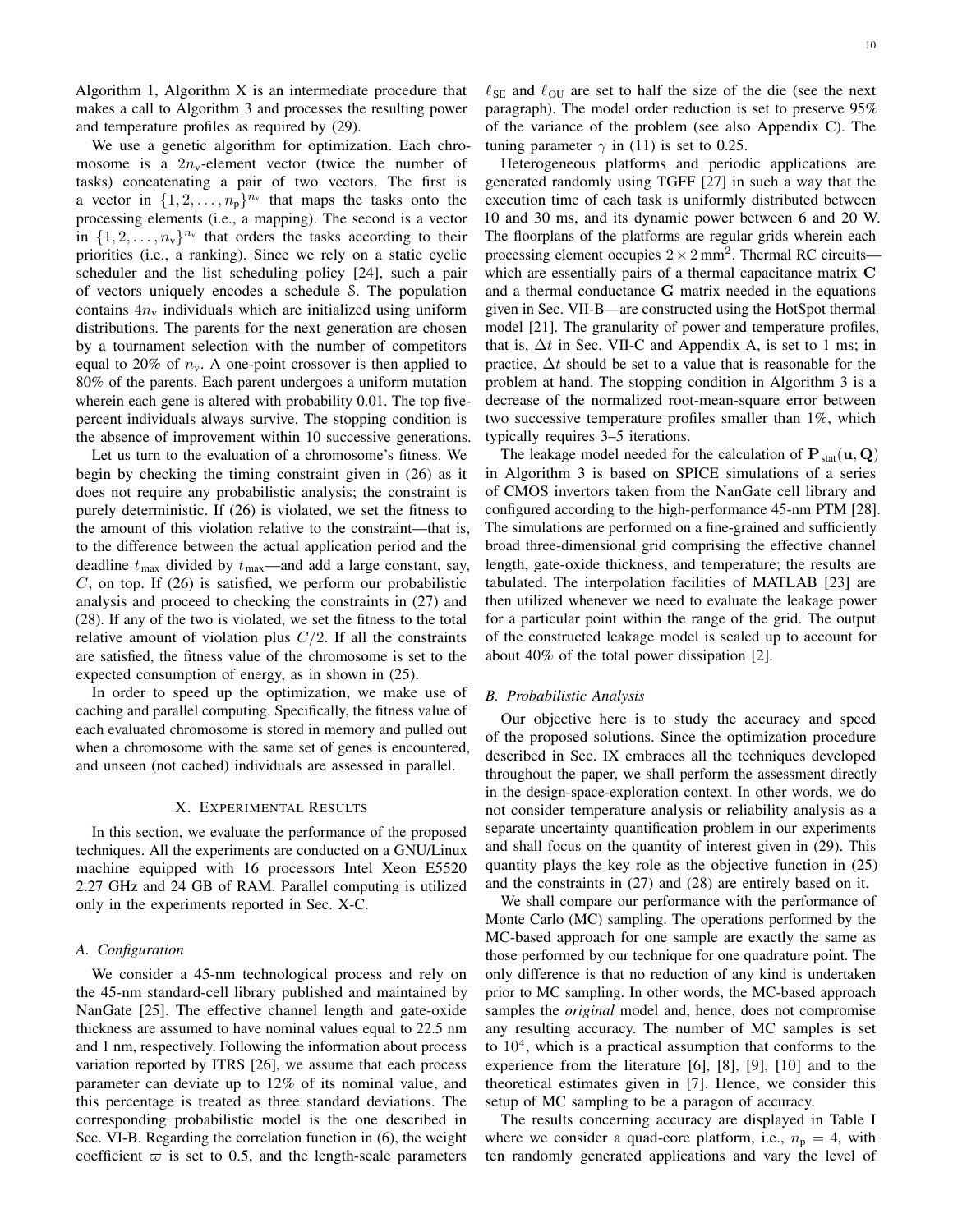Table I ASSESSMENT OF THE ACCURACY

|                       |                   |                   | $\epsilon$ g, KLD | $\epsilon_0$ , KLD | $\epsilon_{\rm T}$ , KLD |
|-----------------------|-------------------|-------------------|-------------------|--------------------|--------------------------|
| $\iota_{\mathcal{C}}$ | $n_{\mathcal{C}}$ | $n_{\mathcal{Q}}$ |                   |                    |                          |
|                       | 3                 |                   | 0.0415            | 0.1935             | 0.3390                   |
| 2                     | 10                | 21                | 0.0085            | 0.0187             | 0.0320                   |
| 3                     | 22                | 69                | 0.0022            | 0.0025             | 0.0046                   |
| 4                     | 49                | 193               | 0.0017            | 0.0024             | 0.0033                   |
| 5                     | 111               | 589               | 0.0016            | 0.0027             | 0.0037                   |

Table II ASSESSMENT OF THE COMPUTATIONAL SPEED

| $n_{\rm p}$ | $n_{\mathcal{E}}$ | $n_{\mathcal{C}}$ | $n_{\mathcal{Q}}$ | Time, s | Speedup, times |
|-------------|-------------------|-------------------|-------------------|---------|----------------|
|             |                   | 19                | 57                | 0.18    | 175.44         |
| 4           | O                 | 22                | 69                | 0.26    | 144.93         |
| 8           |                   | 27                | 81                | 0.73    | 123.46         |
| 16          | 10                | 30                | 93                | 1.28    | 107.53         |
| 32          | 10                | 33                | 101               | 2.23    | 99.01          |

polynomial expansions  $l_c$  from one to five. The errors for the three components of  $\mathbf{\vartheta} = (\mathcal{E}, \mathcal{Q}, \mathcal{T})$  are denoted by  $\epsilon_{\mathcal{E}}, \epsilon_{\mathcal{Q}},$ and  $\epsilon_{\text{T}}$ , respectively. Each error indicator shows the distance between the empirical probability distributions produced by our approach and the ones produced by MC sampling, and the measure of this distance is the popular Kullback–Leibler divergence (KLD) wherein the results of MC sampling are treaded as the "true" ones. The KLD takes nonnegative values and attains zero only when two distributions are equal almost everywhere [14]. In general, the errors decrease as  $l_c$  increases. This trend, however, is not monotonic for expansions of high levels (see  $\epsilon_{\Omega}$  and  $\epsilon_{\Upsilon}$  for  $l_{\mathcal{C}} = 5$ ). The observation can be ascribed to the random nature of sampling and the fact that the reduction procedures, which we undertake to gain speed, might impose limitations on the accuracy that can be attained by polynomial expansions. Table I also contains the numbers of polynomial terms  $n_c$  and quadrature points  $n_c$ corresponding to each value of  $l_c$ . We also performed the above experiment for platforms with fewer/more processing elements; the observations were similar to the ones in Table I.

Based on Table I, we consider the results delivered by thirdlevel polynomial expansions, where the KLD drops to the third decimal place for all quantities, to be sufficiently accurate, and, therefore, we fix  $l_c = l_{\mathcal{Q}} = l = 3$  (recall the notation in the last paragraph of Sec. VI-C1) for the rest of the experiments.

Table II displays the time needed to perform one characterization of  $\vartheta$  for the number of processing elements  $n_p$  swept from 2 to 32. It can be seen that the computational time ranges from a fraction of a second to around two seconds. More importantly, Table II provides information about a number of complementary quantities that are of high interest for the user of the proposed techniques, which we discuss below.

The primary quantity to pay attention to is the number of random variables  $n_f$  preserved after the reduction procedure described in Sec. VI-B and Appendix C. Without this reduction,  $n_{\xi}$  would be  $2n_{\text{p}}$  as there are two process parameters per processing element. It can be seen that there is no reduction for the dual-core platform while around 80% of the stochastic dimensions have been eliminated for the platform with 32 cores. In addition, one can note that  $n_{\xi}$  is the same for the last two platforms. The magnitude of reduction is solely determined by the correlation patterns assumed (see Sec. VI-B) and the

floorplans of the considered platforms.

Another important quantity displayed in Table II is the number of quadrature nodes  $n_Q$ . This number is the main indicator of the computational complexity of our probabilistic analysis: it equals to the number of times Algorithm X in Algorithm 1 is executed to construct a polynomial expansion of (29) needed for the evaluation of the fitness function. It can be seen that  $n_{\mathcal{Q}}$  is very low. To illustrate this, the last column of Table II shows the speedup of our approach with respect to  $10<sup>4</sup>$  MC. Our solution is faster by approximately 100–200 times while delivering highly accurate results as discussed earlier. It should be noted that the comparison has been drawn based on the number of evaluation points rather than on the actual time since the relative cost of other computations is negligible.

To conclude, the proposed solutions to temperature and reliability analyses under process variation have been assessed using the compositional quantity of interest given in (29). The results shown in Table I and Table II allow us to conclude that our approach is both accurate and computationally efficient.

#### *C. Probabilistic Optimization*

In this subsection, we report the results of the optimization procedure formulated in Sec. IX. To reiterate, the objective is to minimize energy as shown in (25) while satisfying a set of constraints on the application period, maximal temperature, and minimal lifetime as shown in (26), (27), and (28), respectively. We employ a genetic algorithm for optimization. The population is evaluated in parallel using 16 processors; this job is delegated to the parallel computing toolbox of MATLAB [23].

The goal of this experiment is to justify the following assertion: reliability analysis has to account for the effect of process variation on temperature. To this end, for each problem (a pair of a platform and an application), we shall run the optimization procedure twice: once using the setup that has been described so far and once making the objective in (25) and the constraints in (27) and (28) deterministic. To elaborate, the second run assumes that temperature is deterministic and can be computed using the nominal values of the process parameters. Consequently, only one simulation of the system is needed in the deterministic case to evaluate the fitness function, and (25), (27), and (28) become, respectively,

$$
\min_{\mathcal{S}} \mathcal{E}(\mathcal{S}), \quad \mathcal{Q}(\mathcal{S}) \ge q_{\max}, \quad \text{and} \quad \mathcal{T}(\mathcal{S}) \le \tau_{\min}.
$$

We consider platforms with  $n_p = 2, 4, 8, 16,$  and 32 cores. Ten applications with the number of tasks  $n_v = 20 n_p$  (that is, 40 tasks for 2 cores up to 640 tasks for 32 cores) are randomly generated for each platform; thus, 50 problems in total. The floorplans of the platforms and the task graphs of the applications, including the execution time and dynamic power consumption of each task on each core, are available online at [29].  $\rho_{\text{burn}}$  and  $\rho_{\text{year}}$  in (27) and (28), respectively, are set to 0.01. Due to the diversity of the problems,  $t_{\text{max}}$ ,  $q_{\text{max}}$ , and  $\tau_{\text{min}}$ are found individually for each problem, ensuring that they make sense for the subsequent optimization. For instance,  $q_{\text{max}}$ was found within the range  $90-120\degree C$ . Note, however, that these three parameters stay the same for both the probabilistic and deterministic variants of the optimization.

The obtained results are reported in Table III, and the most important message is in the last column. *Failure rate* refers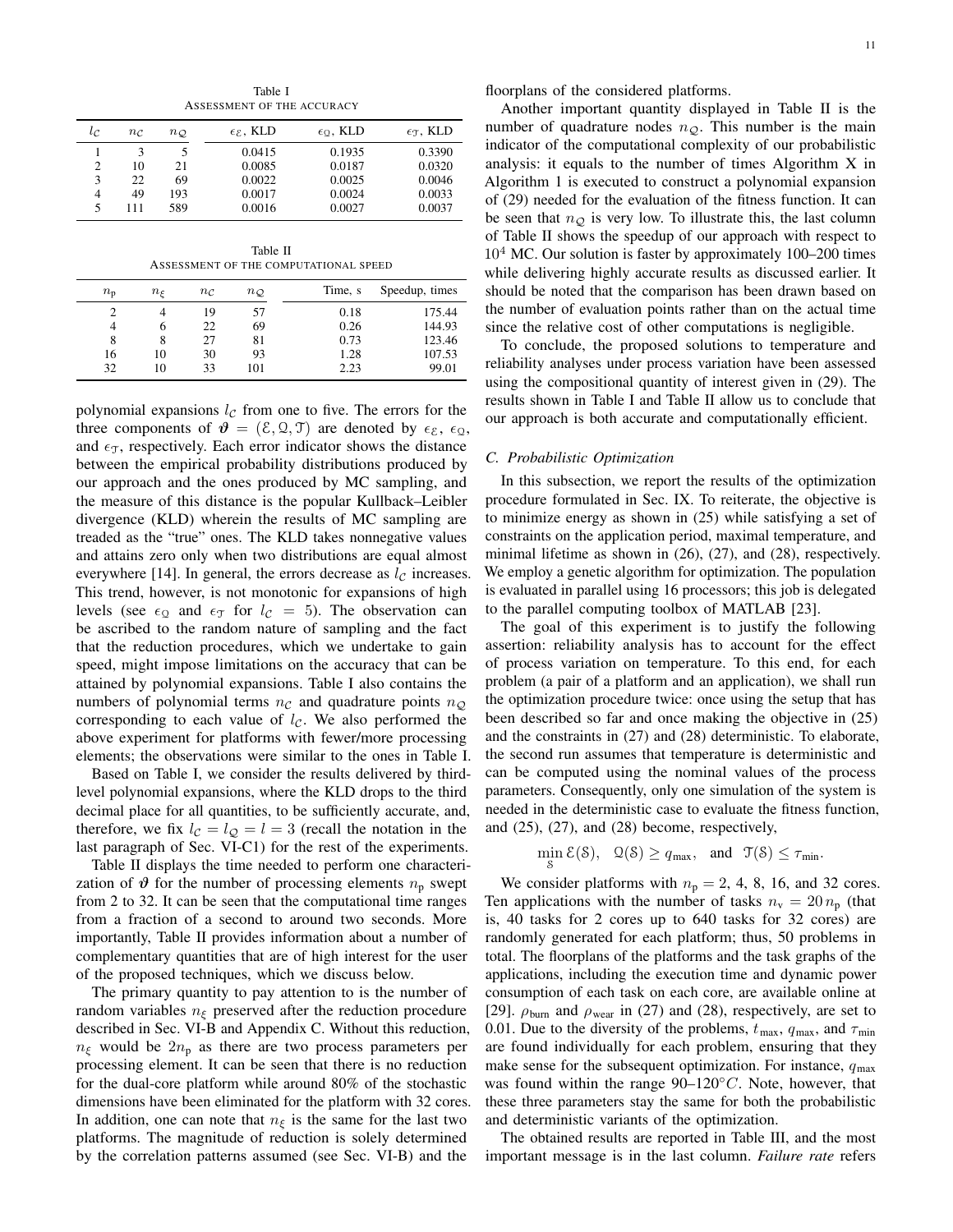Table III STOCHASTIC VS. DETERMINISTIC OPTIMIZATION

| Stochastic  |           | Deterministic |                 |
|-------------|-----------|---------------|-----------------|
| $n_{\rm p}$ | Time, min | Time, min     | Failure rate, % |
| 2           | 1.07      | 0.67          | 40              |
|             | 5.38      | 1.99          | 60              |
| 8           | 16.65     | 3.89          | 70              |
| 16          | 56.23     | 7.54          | 100             |
| 32          | 341.08    | 9.26          | 100             |

to the ratio of the solutions produced by the deterministic optimization that, after being reevaluated using the probabilistic approach (i.e., after taking process variation into account), have been found to be violating the probabilistic constraints given in (27) and/or (28). To give an example, for the quad-core platform, six out of ten schedules proposed by the deterministic approach violate the constraints on the maximal temperature and/or minimal lifetime when evaluated considering process variation. The more complex the problem becomes, the higher values the failure rate attains: with 16 and 32 processing elements (320 and 640 tasks, respectively), all deterministic solutions violate the imposed constraints. Moreover, the difference between the acceptable one percent of burn/wear ( $\rho_{\text{burn}} = \rho_{\text{near}} = 0.01$ ) and the actual probability of burn/wear was found to be as high as 80% in some cases, which is unacceptable.

In addition, we inspected those few deterministic solutions that had passed the probabilistic reevaluation and observed that the reported reduction of the energy consumption and maximal temperature as well as the reported increase of the lifetime were overoptimistic. More precisely, the predictions produced by the deterministic optimization, which ignores variations, were compared with the expected values obtained when process variation was taken into account. The comparison showed that the expected energy and temperature were up to 5% higher while the expected lifetime was up to 20% shorter than the ones estimated by the deterministic approach. This aspect of the deterministic optimization can mislead the designer.

Consequently, when studying those aspects of electronic systems that are concerned with power, temperature, and reliability, the ignorance of the deteriorating effect of process variation can severely compromise the associated design decisions making them less profitable in the best case and dangerous, harmful in the worst scenario.

Let us now comment on the optimization time shown in Table III. It can be seen that the prototype of the proposed framework takes from about one minute to six hours (utilizing 16 CPUs) in order to perform optimization, and the deterministic optimization is approximately 2–40 times faster. However, the price to pay when relying on the deterministic approach is considerably high as we discussed in the previous paragraphs. It can be summarized as "blind guessing with highly unfavorable odds of succeeding." Consequently, we consider the computational time of our framework to be reasonable and affordable, especially in an industrial setting.

Lastly, we performed experiments also to investigate the impact of the lifetime constraint in (28) on the reduction of the expected energy consumption. To this end, we ran our probabilistic optimization (all 50 problems) without the constraint in (28) and compared the corresponding results with those obtained considering the lifetime constraint. We observed

that the expected energy consumption was higher when (28) was taken into account, but the difference vanishes when the complexity of the problems increases. On average, the cost of (28) was below 5% of the expected energy consumption. Without (28), however, no (probabilistic) guarantees on the lifetime of the considered systems can be given.

# XI. CONCLUSION

We have presented a number of techniques for uncertainty quantification of electronic systems subjected to process variation. First, we developed a process-variation-aware approach to DSS temperature analysis. Second, we proposed a framework for reliability analysis that seamlessly takes into account the variability of process parameters and, in particular, the effect of process variation on temperature. We drew a comparison with MC sampling, which confirmed the efficiency of our solutions in terms of both accuracy and speed. The low computational demand of our techniques implies that they are readily applicable for practical instantiations inside designspace exploration loops, which was also demonstrated in this work considering an energy-driven probabilistic optimization procedure under reliability-related constraints. We have shown that temperature is to be treaded as a stochastic quantity in order to pursue robustness of electronic system designs.

## ACKNOWLEDGMENTS

We would like to thank Paul Constantine from Colorado School of Mines for the valuable discussions regarding uncertainty quantification with polynomial expansions.

#### APPENDIX

#### *A. Temperature Solution*

The technique used to solve the thermal system in (17) belongs to the family of exponential integrators [22], which are known to have good stability properties. More specifically, we rely on a one-step member from that family. In what follows, for compactness, we shall omit u.

Multiplying both sides of (17a) by  $e^{-At}$  and noting that

$$
e^{-\mathbf{A}t}\frac{d\mathbf{s}(t)}{dt} = \frac{d e^{-\mathbf{A}t}\mathbf{s}(t)}{dt} + e^{-\mathbf{A}t}\mathbf{A}\mathbf{s}(t),
$$

we obtain the exact solution of (17a) over a time interval  $\Delta t = t_k - t_{k-1}$  given as follows:

$$
\mathbf{s}(t_k) = e^{\mathbf{A}\Delta t}\mathbf{s}(t_{k-1}) + \int_0^{\Delta t} e^{\mathbf{A}(\Delta t - t)} \mathbf{B} \mathbf{p}(t_k + t, \mathbf{s}(t_k + t)) dt.
$$

The integral on the right-hand side is approximated by assuming that, within  $\Delta t$ , the power dissipation does not change and is equal to the power dissipation at  $t_k$ . Thus, we have

$$
\mathbf{s}(t_k) = e^{\mathbf{A}\Delta t}\mathbf{s}(t_{k-1}) + \mathbf{A}^{-1}(e^{\mathbf{A}\Delta t} - \mathbf{I})\mathbf{B}\mathbf{p}(t_{k-1}, \mathbf{s}(t_{k-1})),
$$

which leads to the recurrence in (18).

# *B. Probability Transformation*

The uncertain parameters u should be preprocessed in order to extract a set of mutually independent random variables ξ. This task is accomplished by virtue of the Nataf transformation. Here we describe the algorithm in brief and refer the interested reader to [17] for additional details.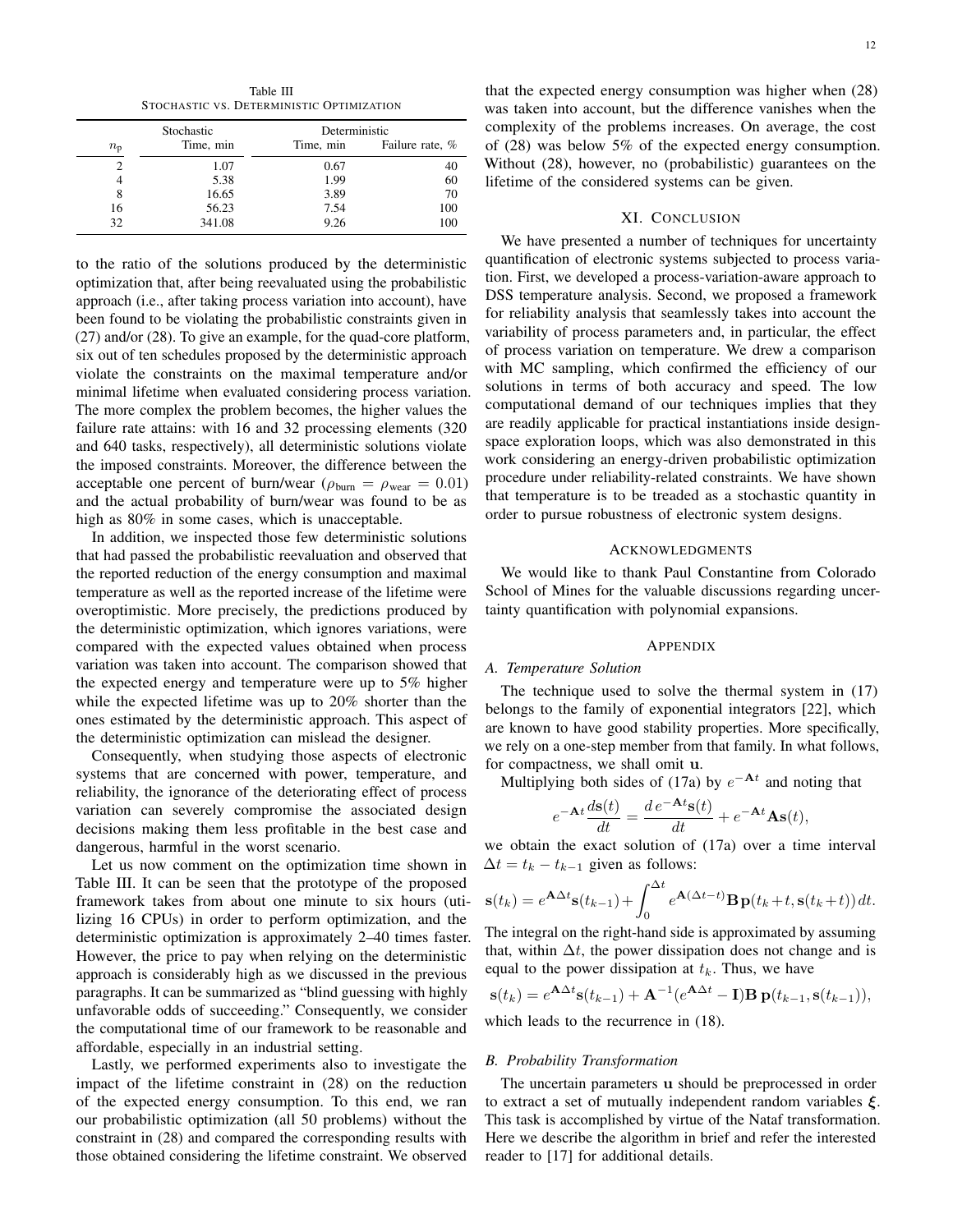The transformation has two steps. First,  $\mathbf{u} \in \mathbb{R}^{n_u n_p}$  are morphed into correlated standard Gaussian variables  $\zeta \in \mathbb{R}^{n_u n_p}$ using the knowledge of the marginal distributions and correlation matrix of u. Second, the obtained variables are mapped into independent standard Gaussian variables  $\xi \in \mathbb{R}^{n_u n_p}$  using the eigendecomposition as we show next. Let  $K_c$  be the correlation matrix of  $\zeta$ . Since any correlation matrix is real and symmetric,  $\mathbf{K}_{\zeta}$  admits the eigendecomposition:  $\mathbf{K}_{\zeta} = \mathbf{V}\mathbf{\Lambda}\mathbf{V}^T$ (see Sec. VII-B for the notation).  $\zeta$  can then be represented as  $\zeta = V \Lambda^{\frac{1}{2}} \xi$  where the vector  $\xi$  is standardized and uncorrelated, which is also independent as  $\xi$  is Gaussian.

# *C. Model Order Reduction*

In this section, we discuss the model order reduction performed by T in Sec. VI-B. This reduction is based on the eigendecomposition undertaken in Appendix B. The intuition is that, due to the correlations possessed by  $\mathbf{u} \in \mathbb{R}^{n_u n_p}$ , it can be recovered from a small subset with only  $n_{\xi}$  variables where  $n_{\xi} \ll n_{\text{u}} n_{\text{p}}$ . Such redundancies can be revealed by analyzing the eigenvalues  $\lambda = (\lambda_i)_{i=1}^{n_u n_p}$  located on the diagonal of  $\Lambda$ , which are all nonnegative. Without loss of generality, we let  $\lambda_i \geq \lambda_j$  whenever  $i < j$  and assume  $\|\lambda\|_1 = 1$ . Then we can identify the smallest  $n_{\xi}$  such that  $\sum_{i=1}^{n_{\xi}} \lambda_i$  is greater than a certain threshold chosen from the interval  $(0, 1]$ . When this threshold is sufficiently high (close to one), the rest of the eigenvalues and the corresponding eigenvectors can be dropped as being insignificant, reducing the number of stochastic dimensions to  $n_{\xi}$ . With a slight abuse of notation, we let  $\xi$  be the result of the reduction.

# *D. Spectral Decomposition*

Let  $H \subset L^2(\Omega, \mathcal{F}, \mathbb{P})$  be the Gaussian Hilbert space [15] spanned by the random variables  $\{\xi_i\}_{i=1}^{n_{\xi}}$  contained in  $\xi$  as defined in (4). Since these variables are independent and standard, they form an orthonormal basis in  $H$ , and the dimensionality of H is  $n_{\xi}$ . Let  $\Psi_{l_c}(H)$  be the space of  $n_{\xi}$ variate polynomials over  $H$  such that the total order of each polynomial is less or equal to  $l_c$ .  $\Psi_{l_c}(H)$  can be constructed as a span of  $n_{\xi}$ -variate Hermite polynomials [3], [16]:

$$
\Psi_{l_{\mathcal{C}}}(H) = \text{span}\left(\{\psi_{\boldsymbol{\alpha}}(\boldsymbol{\zeta}) : \, \boldsymbol{\alpha} \in \mathcal{A}\left(l_{\mathcal{C}}\right), \, \boldsymbol{\zeta} \in H^{n_{\xi}}\}\right)
$$

where  $\boldsymbol{\alpha} = (\alpha_i) \in \mathbb{N}_0^{n_{\xi}}$  is a multi-index,

$$
\mathcal{A} (l_c) = \left\{ \alpha : ||\alpha||_1 := \sum_{i=1}^{n_{\xi}} |\alpha_i| \le l_c \right\},\qquad(30)
$$

$$
\psi_{\alpha}(\zeta) = \prod_{i=1}^{n_{\xi}} \psi_{\alpha_i}(\zeta_i), \quad \text{and}
$$

 $\psi_{\alpha_i}$  is a one-dimensional Hermite polynomial of order  $\alpha_i$ , which is assumed to be normalized for convenience. Define  $\mathcal{H}_0 := \Psi_0(H)$  (the space of constants) and, for  $i \geq 1$ ,

$$
\mathcal{H}_i := \Psi_i(H) \cap \Psi_{i-1}(H)^{\perp}.
$$

The spaces  $\mathcal{H}_i$ ,  $i \geq 0$ , are mutually orthogonal, closed subspaces of  $L^2(\Omega, \mathcal{F}, \mathbb{P})$ . Since our scope of interest is restricted to functions of  $\xi$  (via (3)),  $\mathcal F$  is assumed to be generated by  $\{\xi_i\}_{i=1}^{n_{\xi}}$ . Then, by the Cameron–Martin theorem,

$$
L^2(\Omega, \mathcal{F}, \mathbb{P}) = \bigoplus_{i=0}^{\infty} \mathcal{H}_i,
$$

which is known as the Wiener chaos decomposition. Thus, any  $\vartheta \in L^2(\Omega, \mathcal{F}, \mathbb{P})$  admits an expansion with respect to the polynomial basis. Define the associated linear operator by

$$
\mathcal{C}_{l_c}^{n_{\xi}}\left[\vartheta\right] := \sum_{\alpha \in \mathcal{A}(l_c)} \langle \vartheta, \psi_{\alpha} \rangle \psi_{\alpha}(\xi). \tag{31}
$$

Remark 2 is relevant for the present discussion. The spectral decomposition in (31) converges in mean square to  $\vartheta$  as  $l_c \rightarrow$  $\infty$ . We shall refer to  $l_c$  as the level of the chaotic expansion. The cardinality of  $A(l_c)$  in (30) is

$$
\#\mathcal{A}\left(l_{\mathcal{C}}\right):=\binom{l_{\mathcal{C}}+n_{\xi}}{n_{\xi}}.
$$

Denote by  $dF_{\xi}$  the probability measure induced on  $\mathbb{R}^{n_{\xi}}$  by  $\xi$ , which is standard Gaussian given by

$$
dF_{\xi}(\mathbf{x}) = (2\pi)^{-n_{\xi}/2} e^{-\|\mathbf{x}\|_{2}^{2}/2} d\mathbf{x}.
$$
 (32)

The inner product in (31) projects  $\vartheta$  onto the corresponding polynomial subspaces and is given by

$$
\hat{\vartheta}_{\alpha} = \langle \vartheta, \psi_{\alpha} \rangle = \int_{\mathbb{R}^{n_{\xi}}} \vartheta(\mathbb{T}[\mathbf{x}]) \psi_{\alpha}(\mathbf{x}) \, dF_{\xi}(\mathbf{x}). \tag{33}
$$

Recall that  $\vartheta$  is a function of **u**, and  $\mathbb{T}$ , defined in (3), bridges **u** with  $\xi$ . Lastly, we note that  $\{\psi_{\alpha} : \alpha \in \mathbb{N}_0^{n_{\xi}}\}$  are orthonormal with respect to  $dF_{\xi}$ :  $\langle \psi_{\alpha}, \psi_{\beta} \rangle = \delta_{\alpha\beta}$  where  $\alpha = (\alpha_i)$  and  $\beta = (\beta_i)$  are two arbitrary multi-indices,  $\delta_{\alpha\beta} := \prod_i \delta_{\alpha_i\beta_i}$ , and  $\delta_{ij}$  is the Kronecker delta.

#### *E. Numerical Integration*

As shown in (33), each  $\hat{\vartheta}_{\alpha}$  is an  $n_{\xi}$ -dimensional integral, which, in general, should be computed numerically. This task is accomplished by virtue of an adequate  $n_{\xi}$ -dimensional quadrature, which is essentially a set of  $n<sub>\xi</sub>$ -dimensional points accompanied by scalar weights. Since we are interested in integration with respect to the standard Gaussian measure over  $\mathbb{R}^{n_{\xi}}$  (see (32)), we shall rely on the Gauss–Hermite family of quadrature rules [3], which is a subset of a broader family known as Gaussian quadratures. The construction of highdimensional rules should be undertaken with a great care as, without special treatments, the number of points grows exponentially. In what follows, we address this crucial aspect.

Let  $f : \mathbb{R}^{n_{\xi}} \to \mathbb{R}$  and define the quadrature-based approximation of the integral of  $f$  by the linear functional

$$
\mathcal{Q}_{l_{\mathcal{Q}}}^{n_{\xi}}[f] := \sum_{i=1}^{n_{\mathcal{Q}}} f(\mathbf{x}_i) w_i
$$

where  $\{(\mathbf{x}_i \in \mathbb{R}^{n_{\xi}}, w_i \in \mathbb{R})\}_{i=1}^{n_{\mathcal{Q}}}$  are the points and weights of the chosen quadrature. Remark 2 applies in this context as well. The subscript  $l_{\mathcal{Q}} \in \mathbb{N}_0$  denotes the level of the rule, which is its index in the corresponding family of rules with increasing precision. The precision refers to the maximal total order of polynomials that the quadrature integrates exactly. The number of points  $n_Q$  can be deduced from the pair  $(n_{\xi}, l_Q)$ , which we shall occasionally emphasize by writing  $n_Q(n_{\xi}, l_Q)$ . For the Gauss–Hermite quadrature rules in one dimension, we